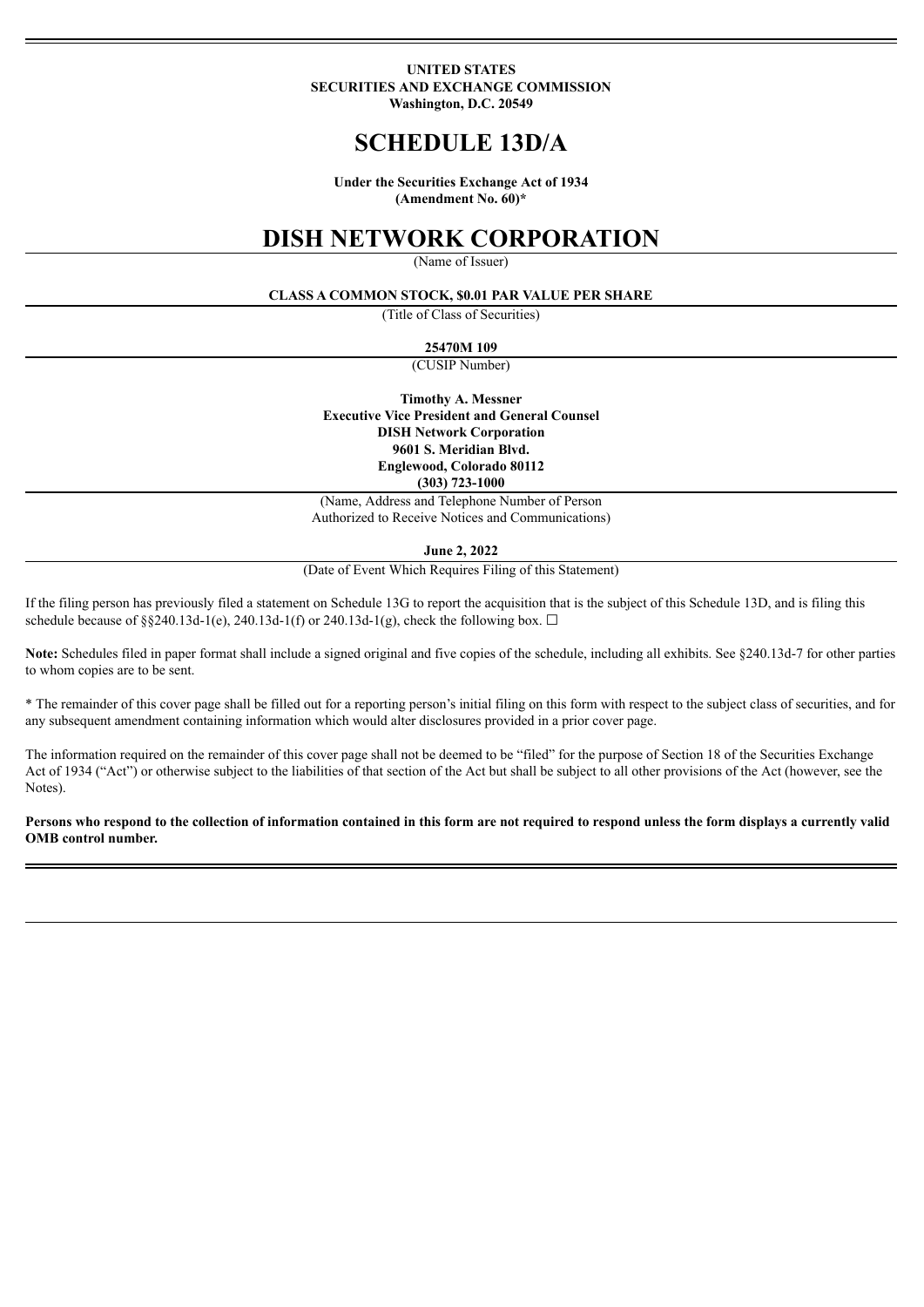|                         |                                                                   | Name of Reporting Person |                                                                                         |  |  |
|-------------------------|-------------------------------------------------------------------|--------------------------|-----------------------------------------------------------------------------------------|--|--|
| $\mathbf{1}$            |                                                                   |                          |                                                                                         |  |  |
|                         | Charles W. Ergen                                                  |                          |                                                                                         |  |  |
|                         | Check the Appropriate Box if a Member of a Group:                 |                          |                                                                                         |  |  |
| $\overline{2}$          |                                                                   |                          |                                                                                         |  |  |
|                         | (a) $\Box$                                                        |                          |                                                                                         |  |  |
|                         | $(b) \boxtimes$                                                   |                          |                                                                                         |  |  |
|                         | <b>SEC Use Only</b>                                               |                          |                                                                                         |  |  |
| $\mathbf{3}$            |                                                                   |                          |                                                                                         |  |  |
|                         |                                                                   |                          |                                                                                         |  |  |
|                         | Source of Funds                                                   |                          |                                                                                         |  |  |
| $\overline{\mathbf{4}}$ |                                                                   |                          |                                                                                         |  |  |
|                         | $\rm{OO}$                                                         |                          |                                                                                         |  |  |
|                         |                                                                   |                          | Check if Disclosure of Legal Proceedings Is Required Pursuant to Items $2(d)$ or $2(e)$ |  |  |
| 5                       |                                                                   |                          |                                                                                         |  |  |
|                         | $\Box$                                                            |                          |                                                                                         |  |  |
|                         | Citizenship or Place of Organization                              |                          |                                                                                         |  |  |
| 6                       |                                                                   |                          |                                                                                         |  |  |
|                         | U.S.A.                                                            |                          |                                                                                         |  |  |
|                         |                                                                   |                          | Sole Voting Power                                                                       |  |  |
|                         |                                                                   | 7                        |                                                                                         |  |  |
|                         |                                                                   |                          | 41,294,655 SHARES (1)(2)                                                                |  |  |
|                         | <b>NUMBER OF</b>                                                  |                          | 2,614,671 SIXTY DAY SHARES (3)                                                          |  |  |
|                         | <b>SHARES</b>                                                     |                          | <b>Shared Voting Power</b>                                                              |  |  |
|                         | <b>BENEFICIALLY</b>                                               | 8                        |                                                                                         |  |  |
|                         | OWNED BY<br><b>EACH</b>                                           |                          | 232,129,949 SHARES (1) (4)<br>Sole Dispositive Power                                    |  |  |
|                         | <b>REPORTING</b>                                                  |                          |                                                                                         |  |  |
|                         | <b>PERSON</b>                                                     | 9                        | 41,294,655 SHARES (1)(2)                                                                |  |  |
|                         | <b>WITH</b>                                                       |                          | 2,614,671 SIXTY DAY SHARES (3)                                                          |  |  |
|                         |                                                                   |                          | Shared Dispositive Power                                                                |  |  |
|                         |                                                                   | 10                       |                                                                                         |  |  |
|                         |                                                                   |                          | 232,129,949 SHARES (1)(4)                                                               |  |  |
|                         |                                                                   |                          | Aggregate Amount Beneficially Owned by the Reporting Person                             |  |  |
| 11                      |                                                                   |                          |                                                                                         |  |  |
|                         | 276,039,275                                                       |                          |                                                                                         |  |  |
|                         |                                                                   |                          |                                                                                         |  |  |
| 12                      | Check if the Aggregate Amount in Row (11) Excludes Certain Shares |                          |                                                                                         |  |  |
|                         | $\Box$                                                            |                          |                                                                                         |  |  |
|                         |                                                                   |                          | Percent of Class Represented by Amount in Row (11)                                      |  |  |
| 13                      |                                                                   |                          |                                                                                         |  |  |
|                         | Approximately 51.8% (5)                                           |                          |                                                                                         |  |  |
|                         | Type of Reporting Person                                          |                          |                                                                                         |  |  |
| 14                      |                                                                   |                          |                                                                                         |  |  |
|                         | $\ensuremath{\mathop{\rm IN}\nolimits}$                           |                          |                                                                                         |  |  |
|                         |                                                                   |                          |                                                                                         |  |  |

(1) Includes shares of Class A Common Stock ("Class A Common Stock") and Class B Common Stock ("Class B Common Stock") of DISH Network Corporation ("DISH Network"). The shares of Class B Common Stock are convertible into shares of Class A Common Stock on a one-for-one basis at any time.

(2) Consists of: (i) 1,085,443 shares of Class A Common Stock owned beneficially directly by Mr. Ergen; (ii) 21,447 shares of Class A Common Stock owned beneficially indirectly by Mr. Ergen through DISH Network's 401(k) Employee Savings Plan; and (iii) 40,187,765 shares of Class B Common Stock owned beneficially directly by Mr. Ergen.

(3) "Sixty Day Shares" are shares of Class A Common Stock deemed to be owned beneficially under Rule 13d-3(d)(1) because Mr. Ergen has the right to acquire beneficial ownership of such shares within 60 days of the date hereof.

(4) Consists of: (i) 353 shares of Class A Common Stock owned beneficially directly by Mr. Ergen's spouse, Cantey M. Ergen; (ii) 2,732 shares of Class A Common Stock owned beneficially indirectly by Mrs. Ergen through DISH Network's 401(k) Employee Savings Plan; (iii) 10,957 shares of Class A Common Stock owned beneficially by one of Mr. and Mrs. Ergen's children; (iv) 2,168,975 shares of Class A Common Stock held by a charitable foundation for which Mr. Ergen is an officer and for which he shares voting and dispositive power with Mrs. Ergen; (v) 63,790,620 shares of Class B Common Stock and 6,699,489 shares of Class A Common Stock held by Telluray Holdings, LLC ("Telluray Holdings"), for which Mrs. Ergen has sole voting power as a manager of Telluray Holdings and for which Mr. Ergen and Mrs. Ergen share dispositive power as the managers of Telluray Holdings; (vi) 24,298,841 shares of Class B Common Stock owned beneficially by Mrs. Ergen solely by virtue of her position as trustee of the Ergen Two-Year December 2020 DISH GRAT (the "Two-Year December 2020 GRAT"); (vii) 4,857,982 shares of Class B Common Stock owned beneficially by Mrs. Ergen solely by virtue of her position as trustee of the Ergen Two-Year March 2021 DISH GRAT (the "Two-Year March 2021 GRAT"); (viii) 50,000,000 shares of Class B Common Stock owned beneficially by Mrs. Ergen solely by virtue of her position as trustee of the Ergen Two-Year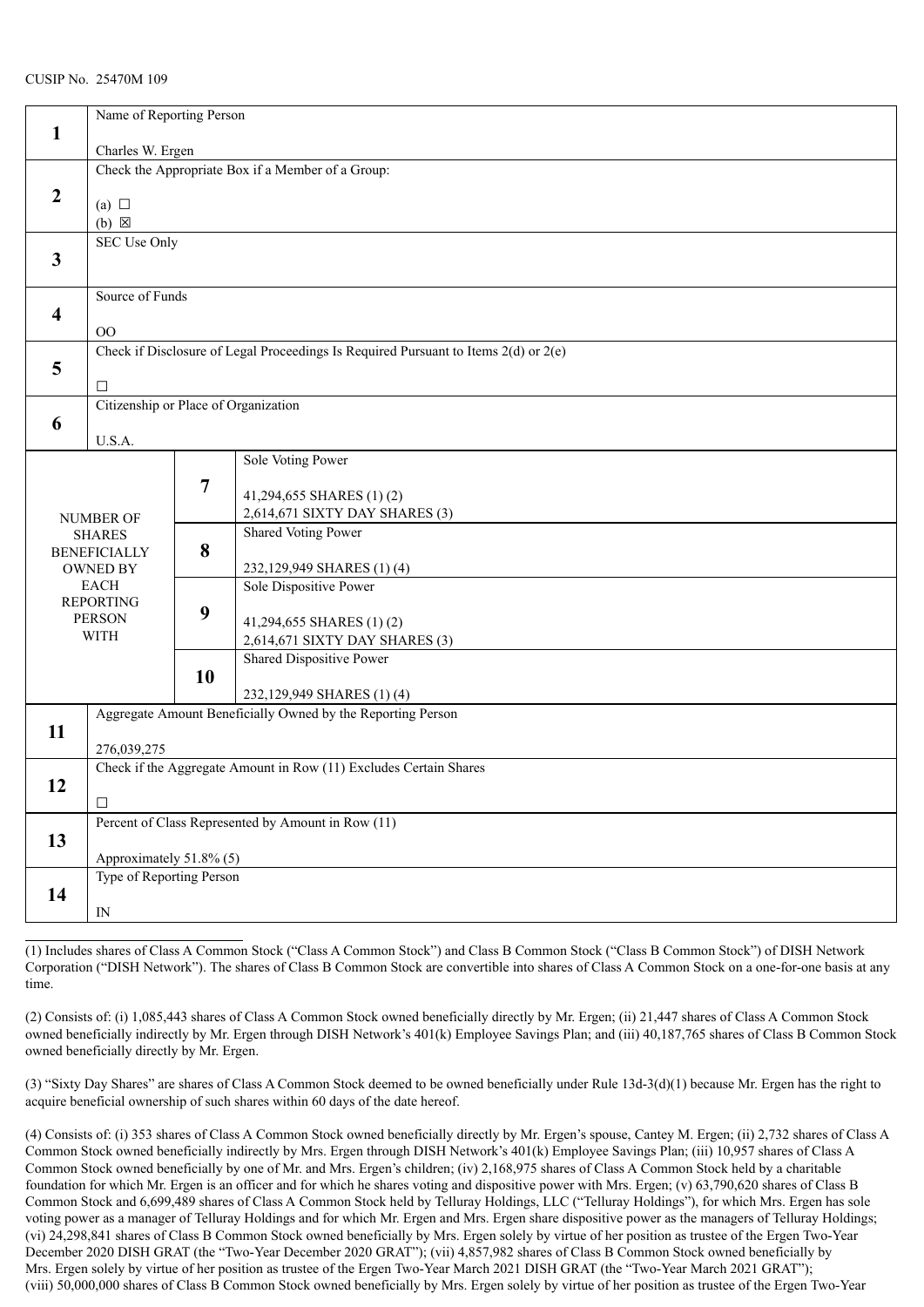June 2021 DISH GRAT (the "Two-Year June 2021 GRAT"); (ix) 32,500,000 shares of Class B Common Stock owned beneficially by Mrs. Ergen solely by virtue of her position as trustee of the Ergen Two-Year December 2021 DISH GRAT (the "Two-Year December 2021 GRAT"); and (x) 25,000,000 shares of Class A Common Stock and 22,800,000 shares of Class B Common Stock owned beneficially by Mrs. Ergen solely by virtue of her position as trustee of the Ergen Two-Year May 2022 DISH GRAT (the "Two-Year May 2022 GRAT").

(5) Based on 291,560,211 shares of Class A Common Stock outstanding on May 31, 2022 and assuming conversion of all the shares of Class B Common Stock held by Mr. Ergen into Class A Common Stock. Because each share of Class B Common Stock is entitled to 10 votes per share, Mr. Ergen owns beneficially equity securities of DISH Network representing approximately 90.4% of the voting power of DISH Network (assuming no conversion of the Class B Common Stock).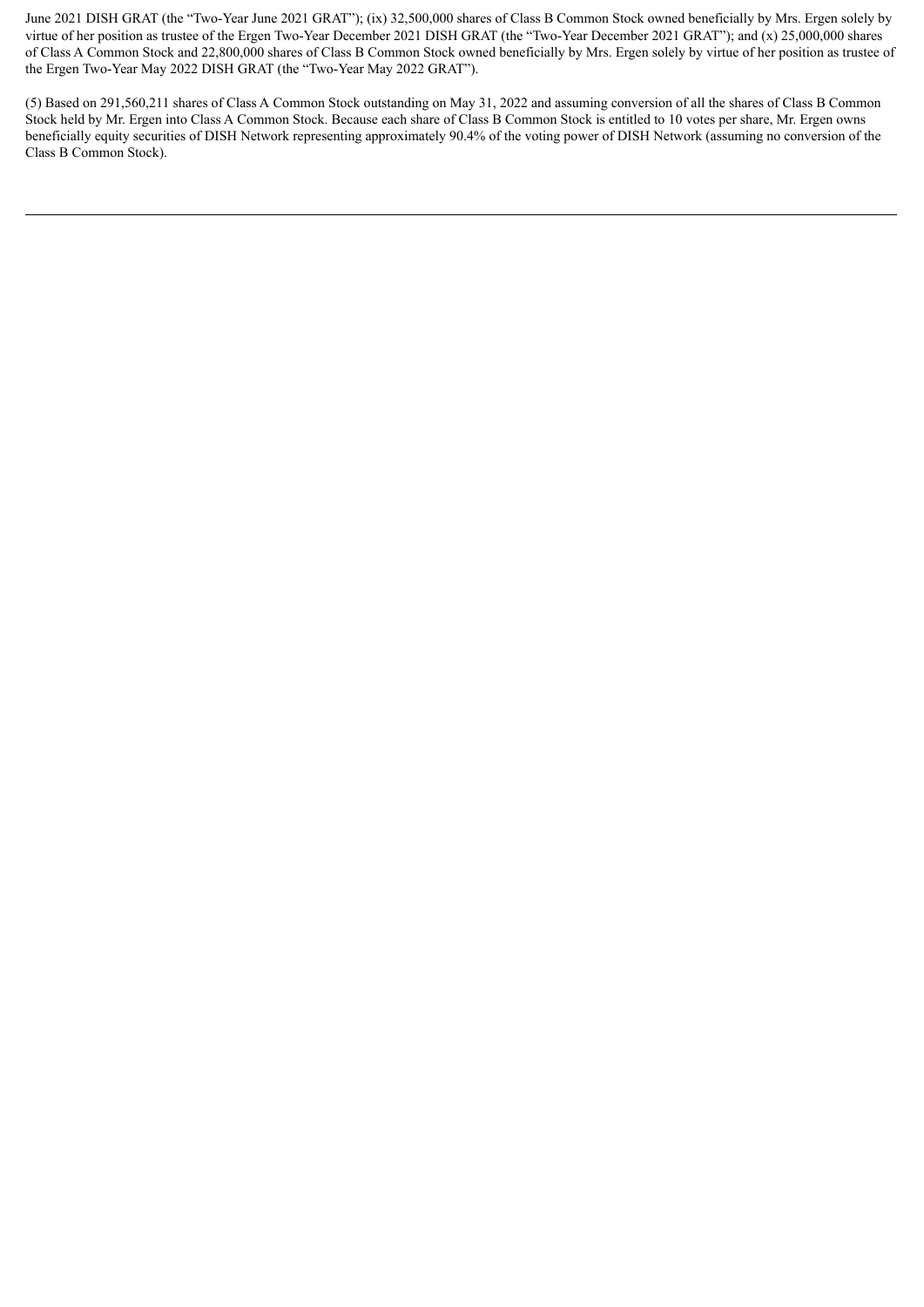|                         | Name of Reporting Person             |                                                   |                                                                                         |  |  |  |
|-------------------------|--------------------------------------|---------------------------------------------------|-----------------------------------------------------------------------------------------|--|--|--|
| $\mathbf{1}$            |                                      |                                                   |                                                                                         |  |  |  |
|                         | Cantey M. Ergen                      |                                                   |                                                                                         |  |  |  |
|                         |                                      | Check the Appropriate Box if a Member of a Group: |                                                                                         |  |  |  |
| $\boldsymbol{2}$        |                                      |                                                   |                                                                                         |  |  |  |
|                         | (a) $\Box$                           |                                                   |                                                                                         |  |  |  |
|                         | $(b)$ $\boxtimes$                    |                                                   |                                                                                         |  |  |  |
|                         | <b>SEC Use Only</b>                  |                                                   |                                                                                         |  |  |  |
| $\mathbf{3}$            |                                      |                                                   |                                                                                         |  |  |  |
|                         |                                      |                                                   |                                                                                         |  |  |  |
|                         | Source of Funds                      |                                                   |                                                                                         |  |  |  |
| $\overline{\mathbf{4}}$ |                                      |                                                   |                                                                                         |  |  |  |
|                         | $\rm{OO}$                            |                                                   |                                                                                         |  |  |  |
|                         |                                      |                                                   | Check if Disclosure of Legal Proceedings Is Required Pursuant to Items $2(d)$ or $2(e)$ |  |  |  |
| 5                       |                                      |                                                   |                                                                                         |  |  |  |
|                         | $\Box$                               |                                                   |                                                                                         |  |  |  |
|                         | Citizenship or Place of Organization |                                                   |                                                                                         |  |  |  |
| 6                       |                                      |                                                   |                                                                                         |  |  |  |
|                         | U.S.A.                               |                                                   |                                                                                         |  |  |  |
|                         |                                      |                                                   | Sole Voting Power                                                                       |  |  |  |
|                         |                                      | 7                                                 |                                                                                         |  |  |  |
|                         |                                      |                                                   | 229,950,017 SHARES (1)(2)                                                               |  |  |  |
|                         | <b>NUMBER OF</b>                     |                                                   | 15,000 SIXTY DAY SHARES (3)                                                             |  |  |  |
|                         | <b>SHARES</b>                        |                                                   | <b>Shared Voting Power</b>                                                              |  |  |  |
|                         | <b>BENEFICIALLY</b>                  | 8                                                 |                                                                                         |  |  |  |
|                         | <b>OWNED BY</b>                      |                                                   | 43,474,587 SHARES (1)(4)                                                                |  |  |  |
|                         | <b>EACH</b>                          |                                                   | Sole Dispositive Power                                                                  |  |  |  |
|                         | <b>REPORTING</b>                     | 9                                                 |                                                                                         |  |  |  |
|                         | <b>PERSON</b>                        |                                                   | 159,459,908 SHARES (1)(5)                                                               |  |  |  |
|                         | <b>WITH</b>                          |                                                   | 15,000 SIXTY DAY SHARES (3)                                                             |  |  |  |
|                         |                                      |                                                   | Shared Dispositive Power                                                                |  |  |  |
|                         |                                      | 10                                                |                                                                                         |  |  |  |
|                         |                                      |                                                   | 113,964,696 SHARES (1)(6)                                                               |  |  |  |
|                         |                                      |                                                   | Aggregate Amount Beneficially Owned by the Reporting Person                             |  |  |  |
| 11                      |                                      |                                                   |                                                                                         |  |  |  |
|                         |                                      | 273,439,604                                       |                                                                                         |  |  |  |
|                         |                                      |                                                   | Check if the Aggregate Amount in Row (11) Excludes Certain Shares                       |  |  |  |
| 12                      |                                      |                                                   |                                                                                         |  |  |  |
|                         |                                      | $\Box$                                            |                                                                                         |  |  |  |
|                         |                                      |                                                   | Percent of Class Represented by Amount in Row (11)                                      |  |  |  |
| 13                      |                                      |                                                   |                                                                                         |  |  |  |
|                         |                                      | Approximately 51.6% (7)                           |                                                                                         |  |  |  |
|                         | Type of Reporting Person             |                                                   |                                                                                         |  |  |  |
| 14                      |                                      |                                                   |                                                                                         |  |  |  |
|                         | ${\rm IN}$                           |                                                   |                                                                                         |  |  |  |
|                         |                                      |                                                   |                                                                                         |  |  |  |

(1) Includes shares of Class A Common Stock and Class B Common Stock. The shares of Class B Common Stock are convertible into shares of Class A Common Stock on a one-for-one basis at any time.

(2) Consists of: (i) 353 shares of Class A Common Stock owned beneficially directly by Mrs. Ergen; (ii) 2,732 shares of Class A Common Stock owned beneficially indirectly by Mrs. Ergen through DISH Network's 401(k) Employee Savings Plan; (iii) 63,790,620 shares of Class B Common Stock and 6,699,489 shares of Class A Common Stock held by Telluray Holdings, for which Mrs. Ergen has sole voting power as a manager of Telluray Holdings; (iv) 24,298,841 shares of Class B Common Stock owned beneficially by Mrs. Ergen solely by virtue of her position as trustee of Two-Year December 2020 GRAT; (v) 4,857,982 shares of Class B Common Stock owned beneficially by Mrs. Ergen solely by virtue of her position as trustee of the Two-Year March 2021 GRAT; (vi) 50,000,000 shares of Class B Common Stock owned beneficially by Mrs. Ergen solely by virtue of her position as trustee of the Two-Year June 2021 GRAT; (vii) 32,500,000 shares of Class B Common Stock owned beneficially by Mrs. Ergen solely by virtue of her position as trustee of the Two-Year December 2021 GRAT; and (viii) 25,000,000 shares of Class A Common Stock and 22,800,000 shares of Class B Common Stock owned beneficially by Mrs. Ergen solely by virtue of her position as trustee of the Two-Year May 2022 GRAT. There is no arrangement or agreement between Telluray Holdings and any of the trusts identified in clauses (iv) - (viii) above to vote any shares of DISH Network. Mrs. Ergen exercises voting power with respect to Telluray Holdings and each such trust independently, and with respect to the trusts identified in clauses (iv) through (viii), in accordance with her fiduciary responsibilities to the beneficiaries of such trusts.

(3) "Sixty Day Shares" are shares of Class A Common Stock deemed to be owned beneficially under Rule 13d-3(d)(1) because Mrs. Ergen has the right to acquire beneficial ownership of such shares within 60 days of the date hereof.

(4) Consists of: (i) 1,085,443 shares of Class A Common Stock owned beneficially directly by Mr. Ergen, Mrs. Ergen's spouse; (ii) 21,447 shares of Class A Common Stock owned beneficially indirectly by Mr. Ergen through DISH Network's 401(k) Employee Savings Plan; (iii) 40,187,765 shares of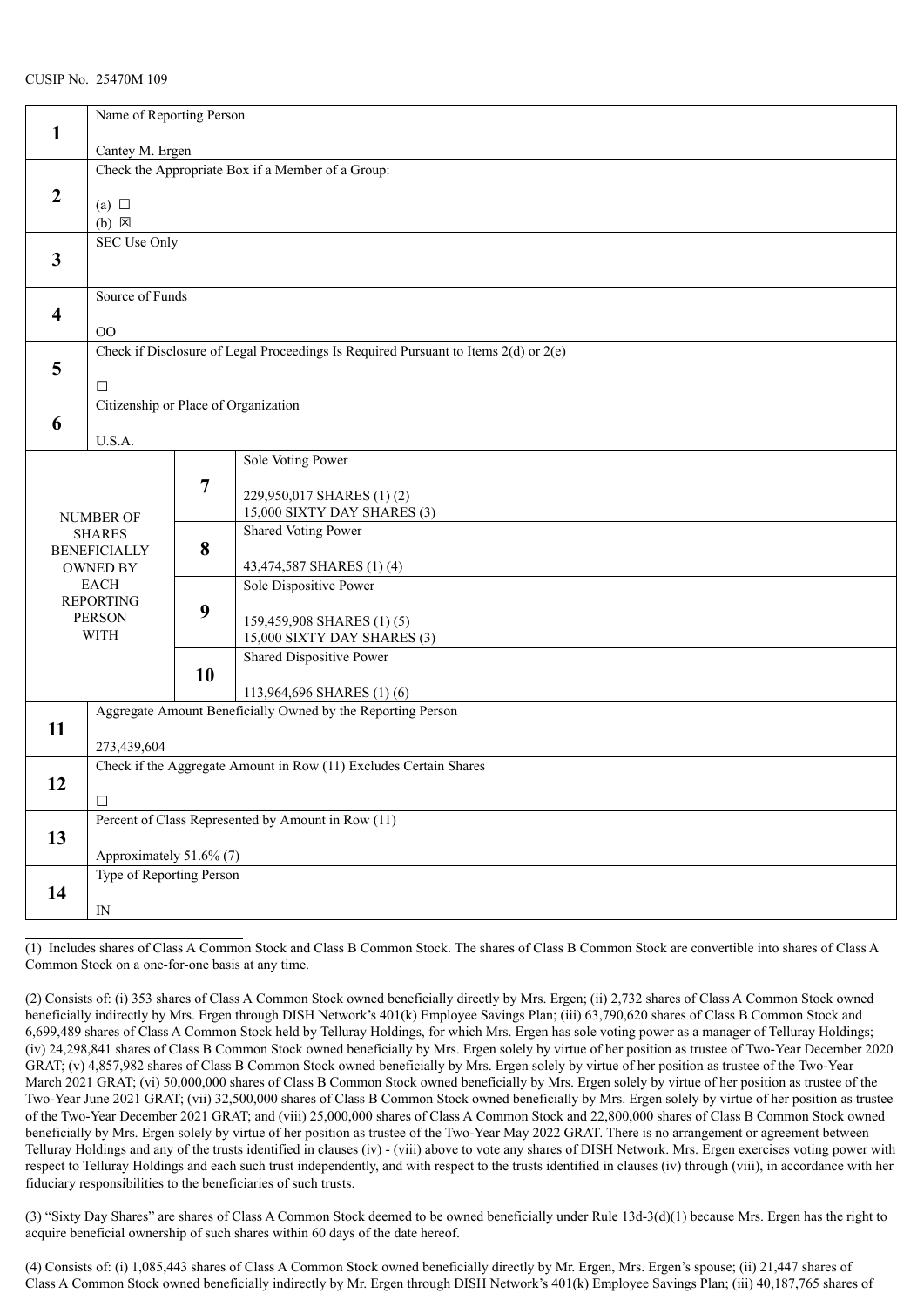Class B Common Stock owned beneficially directly by Mr. Ergen; (iv) 10,957 shares of Class A Common Stock owned beneficially by one of Mr. and Mrs. Ergen's children; and (v) 2,168,975 shares of Class A Common Stock held by a charitable foundation for which Mrs. Ergen is an officer and for which she shares voting and dispositive power with Mr. Ergen.

(5) Consists of: (i) 353 shares of Class A Common Stock owned beneficially directly by Mrs. Ergen; (ii) 2,732 shares of Class A Common Stock owned beneficially indirectly by Mrs. Ergen through DISH Network's 401(k) Employee Savings Plan; (iii) 24,298,841 shares of Class B Common Stock owned beneficially by Mrs. Ergen solely by virtue of her position as trustee of the Two-Year December 2020 GRAT; (iv) 4,857,982 shares of Class B Common Stock owned beneficially by Mrs. Ergen solely by virtue of her position as trustee of the Two-Year March 2021 GRAT; (v) 50,000,000 shares of Class B Common Stock owned beneficially by Mrs. Ergen solely by virtue of her position as trustee of the Two-Year June 2021 GRAT; (vi) 32,500,000 shares of Class B Common Stock owned beneficially by Mrs. Ergen solely by virtue of her position as trustee of the Two-Year December 2021 GRAT; and (vii) 25,000,000 shares of Class A Common Stock and 22,800,000 shares of Class B Common Stock owned beneficially by Mrs. Ergen solely by virtue of her position as trustee of the Two-Year May 2022 GRAT. There is no arrangement or agreement between any of the trusts identified in clauses (iii) - (vii) above to dispose of any shares of DISH Network. Mrs. Ergen exercises dispositive power with respect to each such trust independently and in accordance with her fiduciary responsibilities to the beneficiaries of such trusts.

(6) Consists of: (i) 1,085,443 shares of Class A Common Stock owned beneficially directly by Mr. Ergen, Mrs. Ergen's spouse; (ii) 21,447 shares of Class A Common Stock owned beneficially indirectly by Mr. Ergen through DISH Network's 401(k) Employee Savings Plan; (iii) 40,187,765 shares of Class B Common Stock owned beneficially directly by Mr. Ergen; (iv) 10,957 shares of Class A Common Stock owned beneficially by one of Mr. and Mrs. Ergen's children; (v) 2,168,975 shares of Class A Common Stock held by a charitable foundation for which Mrs. Ergen is an officer and for which she shares voting and dispositive power with Mr. Ergen; and (vi) 63,790,620 shares of Class B Common Stock and 6,699,489 shares of Class A Common Stock held by Telluray Holdings, for which Mr. Ergen and Mrs. Ergen share dispositive power as the managers of Telluray Holdings.

(7) Based on 291,560,211 shares of Class A Common Stock outstanding on May 31, 2022 and assuming conversion of all the shares of Class B Common Stock held by Mrs. Ergen into Class A Common Stock. Because each share of Class B Common Stock is entitled to 10 votes per share, Mrs. Ergen owns beneficially equity securities of DISH Network representing approximately 90.4% of the voting power of DISH Network (assuming no conversion of the Class B Common Stock).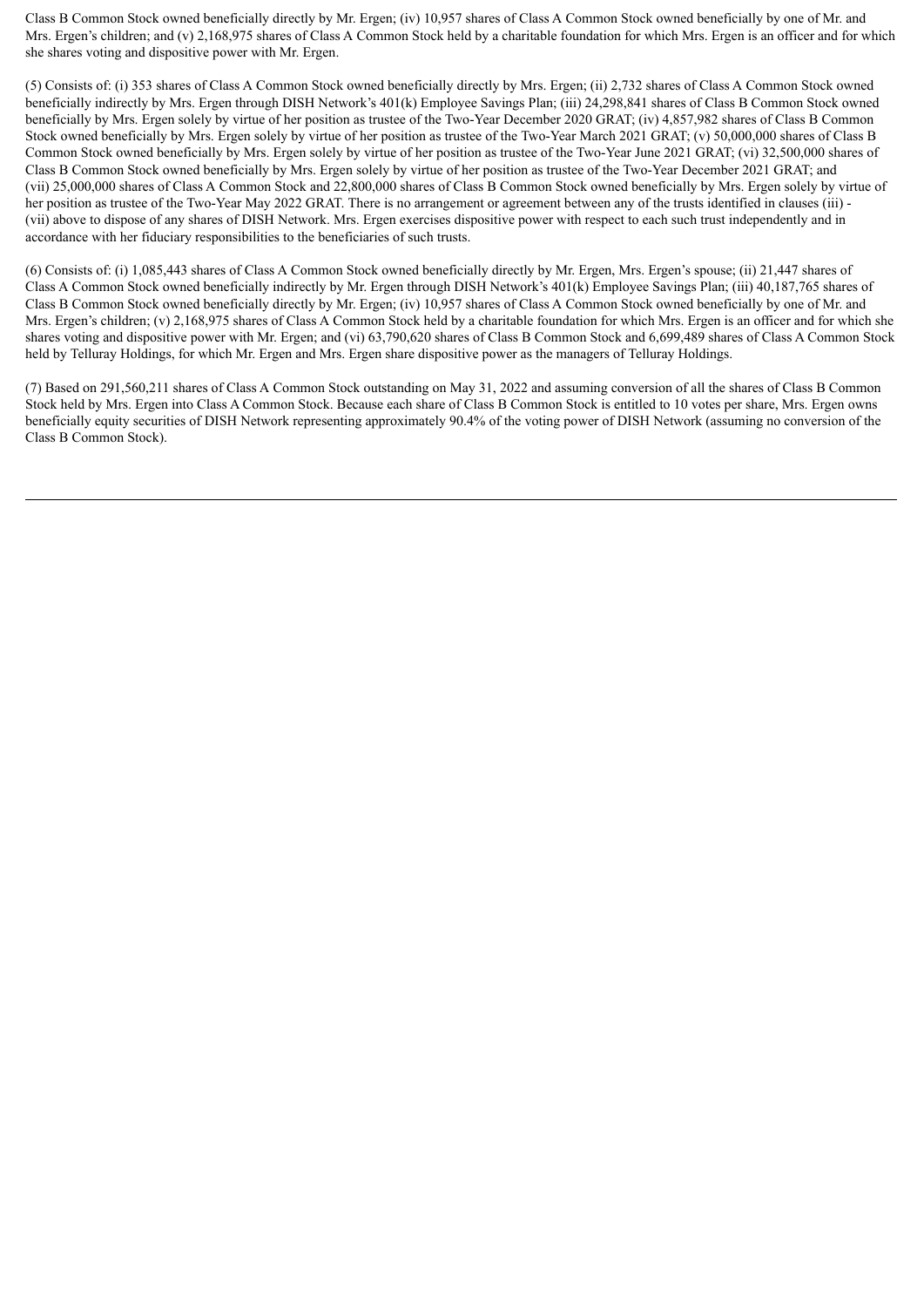|                         |                                                                                                   | Name of Reporting Person                                                                |                                                |  |  |  |
|-------------------------|---------------------------------------------------------------------------------------------------|-----------------------------------------------------------------------------------------|------------------------------------------------|--|--|--|
| $\mathbf{1}$            |                                                                                                   |                                                                                         |                                                |  |  |  |
|                         |                                                                                                   | Ergen Two-Year June 2020 DISH GRAT<br>Check the Appropriate Box if a Member of a Group: |                                                |  |  |  |
| $\overline{2}$          | (a) $\Box$<br>$(b)$ $\boxtimes$                                                                   |                                                                                         |                                                |  |  |  |
| $\overline{\mathbf{3}}$ |                                                                                                   | <b>SEC Use Only</b>                                                                     |                                                |  |  |  |
| $\overline{\mathbf{4}}$ | 00                                                                                                | Source of Funds                                                                         |                                                |  |  |  |
| 5                       | Check if Disclosure of Legal Proceedings Is Required Pursuant to Items $2(d)$ or $2(e)$<br>$\Box$ |                                                                                         |                                                |  |  |  |
| 6                       | Citizenship or Place of Organization<br>Colorado                                                  |                                                                                         |                                                |  |  |  |
| <b>NUMBER OF</b>        |                                                                                                   | $\overline{7}$                                                                          | Sole Voting Power<br>0 SHARES                  |  |  |  |
|                         | <b>SHARES</b><br><b>BENEFICIALLY</b><br><b>OWNED BY</b>                                           | 8                                                                                       | <b>Shared Voting Power</b><br>$\boldsymbol{0}$ |  |  |  |
|                         | <b>EACH</b><br><b>REPORTING</b><br><b>PERSON</b>                                                  | 9                                                                                       | Sole Dispositive Power<br>0 SHARES             |  |  |  |
|                         | <b>WITH</b>                                                                                       | 10                                                                                      | Shared Dispositive Power<br>$\theta$           |  |  |  |
| 11                      | Aggregate Amount Beneficially Owned by the Reporting Person<br>0 SHARES                           |                                                                                         |                                                |  |  |  |
| 12                      | Check if the Aggregate Amount in Row (11) Excludes Certain Shares<br>$\Box$                       |                                                                                         |                                                |  |  |  |
| 13                      | Percent of Class Represented by Amount in Row (11)<br>Approximately 0.0%                          |                                                                                         |                                                |  |  |  |
| 14                      | Type of Reporting Person<br>$00\,$                                                                |                                                                                         |                                                |  |  |  |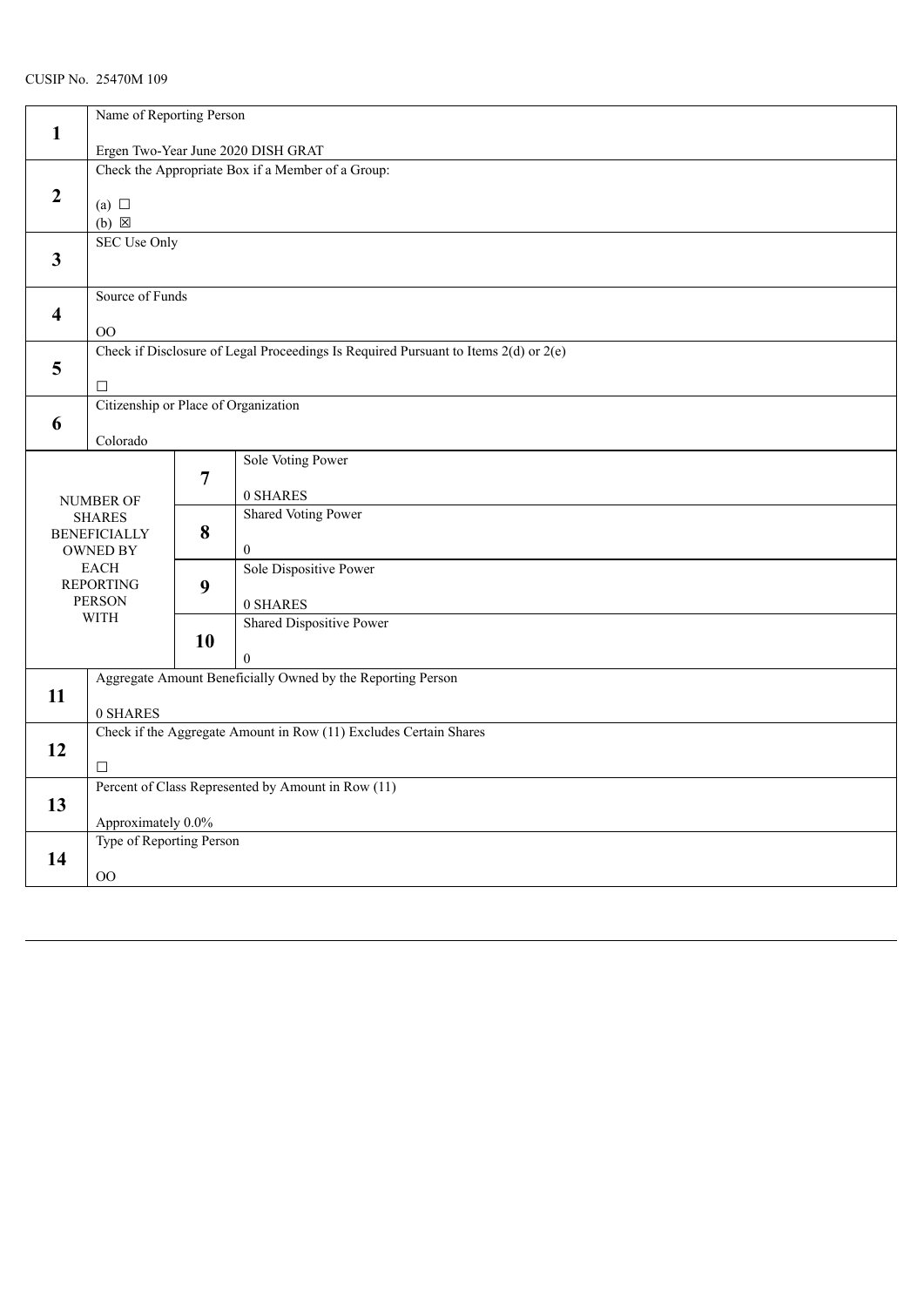|                         | Name of Reporting Person<br>$\mathbf{1}$          |                          |                                                                                         |  |  |  |
|-------------------------|---------------------------------------------------|--------------------------|-----------------------------------------------------------------------------------------|--|--|--|
|                         | Ergen Two-Year December 2020 DISH GRAT            |                          |                                                                                         |  |  |  |
|                         | Check the Appropriate Box if a Member of a Group: |                          |                                                                                         |  |  |  |
|                         |                                                   |                          |                                                                                         |  |  |  |
| $\overline{2}$          | (a) $\Box$                                        |                          |                                                                                         |  |  |  |
|                         | $(b) \boxtimes$                                   |                          |                                                                                         |  |  |  |
|                         | <b>SEC Use Only</b>                               |                          |                                                                                         |  |  |  |
| $\overline{\mathbf{3}}$ |                                                   |                          |                                                                                         |  |  |  |
|                         |                                                   |                          |                                                                                         |  |  |  |
|                         |                                                   | Source of Funds          |                                                                                         |  |  |  |
| 4                       |                                                   |                          |                                                                                         |  |  |  |
|                         | 00                                                |                          |                                                                                         |  |  |  |
|                         |                                                   |                          | Check if Disclosure of Legal Proceedings Is Required Pursuant to Items $2(d)$ or $2(e)$ |  |  |  |
| 5                       |                                                   |                          |                                                                                         |  |  |  |
|                         | $\Box$                                            |                          |                                                                                         |  |  |  |
|                         | Citizenship or Place of Organization              |                          |                                                                                         |  |  |  |
| 6                       |                                                   |                          |                                                                                         |  |  |  |
|                         | Colorado                                          |                          |                                                                                         |  |  |  |
|                         |                                                   |                          | Sole Voting Power                                                                       |  |  |  |
|                         |                                                   | $\overline{7}$           |                                                                                         |  |  |  |
|                         | <b>NUMBER OF</b>                                  |                          | 24,298,841 SHARES (1)<br><b>Shared Voting Power</b>                                     |  |  |  |
|                         | <b>SHARES</b>                                     | 8                        |                                                                                         |  |  |  |
|                         | <b>BENEFICIALLY</b><br><b>OWNED BY</b>            |                          | $\mathbf{0}$                                                                            |  |  |  |
|                         | <b>EACH</b>                                       | 9                        | Sole Dispositive Power                                                                  |  |  |  |
|                         | <b>REPORTING</b>                                  |                          |                                                                                         |  |  |  |
|                         | <b>PERSON</b>                                     |                          | 24,298,841 SHARES (1)                                                                   |  |  |  |
|                         | <b>WITH</b>                                       |                          | <b>Shared Dispositive Power</b>                                                         |  |  |  |
|                         |                                                   | 10                       |                                                                                         |  |  |  |
|                         |                                                   |                          | $\theta$                                                                                |  |  |  |
|                         |                                                   |                          | Aggregate Amount Beneficially Owned by the Reporting Person                             |  |  |  |
| 11                      |                                                   |                          |                                                                                         |  |  |  |
|                         | 24,298,841 SHARES                                 |                          |                                                                                         |  |  |  |
|                         |                                                   |                          | Check if the Aggregate Amount in Row (11) Excludes Certain Shares                       |  |  |  |
| 12                      |                                                   |                          |                                                                                         |  |  |  |
|                         | $\Box$                                            |                          |                                                                                         |  |  |  |
|                         |                                                   |                          | Percent of Class Represented by Amount in Row (11)                                      |  |  |  |
| 13                      |                                                   |                          |                                                                                         |  |  |  |
|                         | Approximately 7.7% (2)                            |                          |                                                                                         |  |  |  |
|                         |                                                   | Type of Reporting Person |                                                                                         |  |  |  |
| 14                      | 00                                                |                          |                                                                                         |  |  |  |
|                         |                                                   |                          |                                                                                         |  |  |  |

(1) All of the shares beneficially held by the Two-Year December 2020 GRAT are shares of Class B Common Stock. The shares of Class B Common Stock are convertible into shares of Class A Common Stock on a one-for-one basis at any time.

(2) Based on 291,560,211 shares of Class A Common Stock outstanding on May 31, 2022 and assuming conversion of all the shares of Class B Common Stock held by the Two-Year December 2020 GRAT into Class A Common Stock. Because such Class B Common Stock is convertible on a one-for-one basis into Class A Common Stock, assuming conversion of all shares of outstanding Class B Common Stock into Class A Common Stock, the percentage of the Class A Common Stock that the Two-Year December 2020 GRAT may be deemed to own beneficially would be approximately 4.6%. Because each share of Class B Common Stock is entitled to 10 votes per share, the Two-Year December 2020 GRAT owns beneficially equity securities of DISH Network representing approximately 9.1% of the voting power of DISH Network (assuming no conversion of the Class B Common Stock).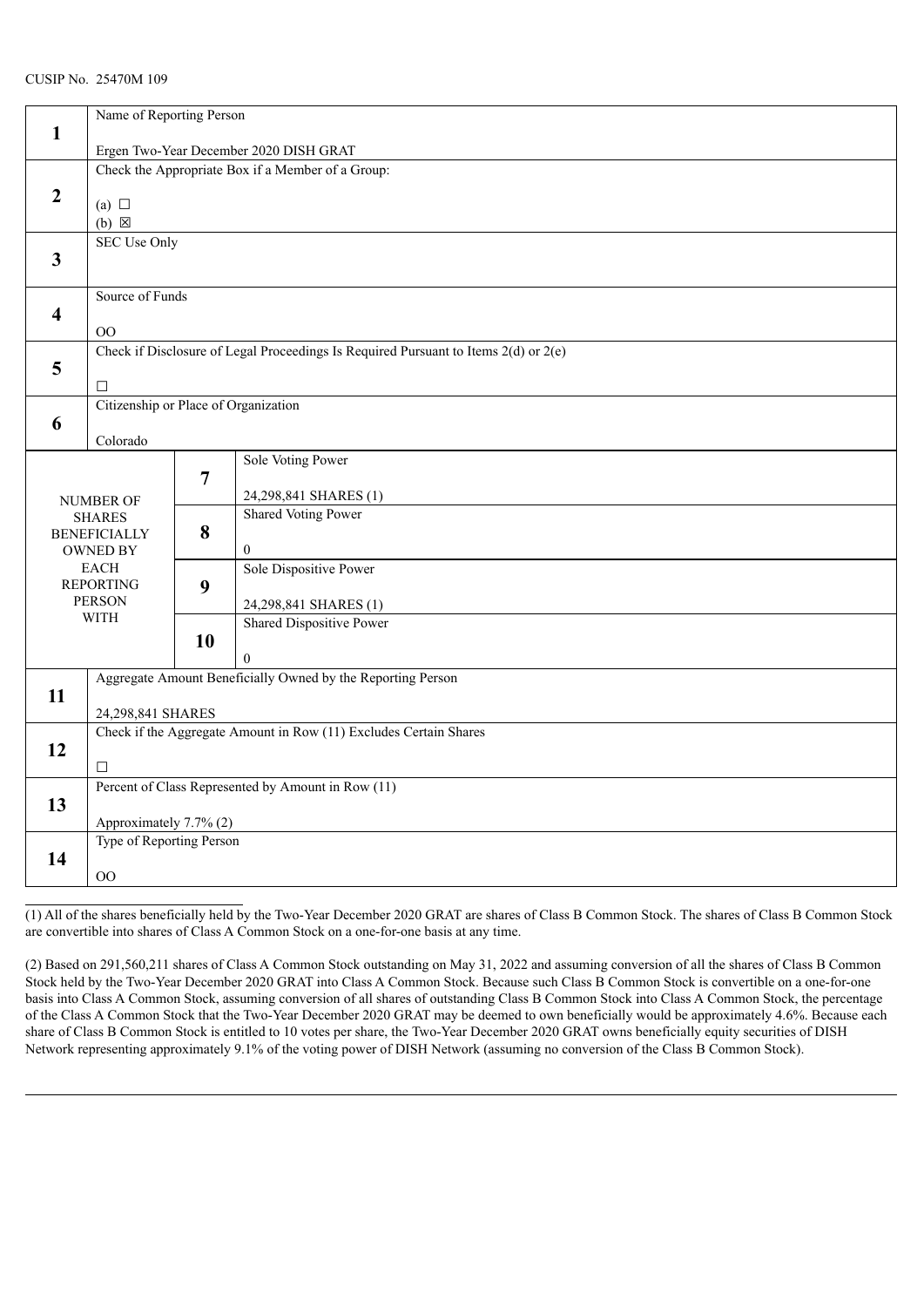|                         | Name of Reporting Person                          |                        |                                                                                         |  |  |  |
|-------------------------|---------------------------------------------------|------------------------|-----------------------------------------------------------------------------------------|--|--|--|
| $\mathbf{1}$            | Ergen Two-Year March 2021 DISH GRAT               |                        |                                                                                         |  |  |  |
|                         | Check the Appropriate Box if a Member of a Group: |                        |                                                                                         |  |  |  |
|                         |                                                   |                        |                                                                                         |  |  |  |
| $\overline{2}$          | (a) $\Box$                                        |                        |                                                                                         |  |  |  |
|                         | $(b) \boxtimes$                                   |                        |                                                                                         |  |  |  |
|                         | <b>SEC Use Only</b>                               |                        |                                                                                         |  |  |  |
| $\overline{\mathbf{3}}$ |                                                   |                        |                                                                                         |  |  |  |
|                         |                                                   |                        |                                                                                         |  |  |  |
|                         | Source of Funds                                   |                        |                                                                                         |  |  |  |
| 4                       |                                                   |                        |                                                                                         |  |  |  |
|                         | OO                                                |                        |                                                                                         |  |  |  |
|                         |                                                   |                        | Check if Disclosure of Legal Proceedings Is Required Pursuant to Items $2(d)$ or $2(e)$ |  |  |  |
| 5                       |                                                   |                        |                                                                                         |  |  |  |
|                         | $\Box$                                            |                        |                                                                                         |  |  |  |
|                         | Citizenship or Place of Organization              |                        |                                                                                         |  |  |  |
| 6                       |                                                   |                        |                                                                                         |  |  |  |
|                         | Colorado                                          |                        |                                                                                         |  |  |  |
|                         |                                                   |                        | Sole Voting Power                                                                       |  |  |  |
|                         |                                                   | $\overline{7}$         |                                                                                         |  |  |  |
|                         | <b>NUMBER OF</b>                                  |                        | 4,857,982 SHARES (1)                                                                    |  |  |  |
|                         | <b>SHARES</b>                                     | 8                      | <b>Shared Voting Power</b>                                                              |  |  |  |
|                         | <b>BENEFICIALLY</b><br><b>OWNED BY</b>            |                        | $\overline{0}$                                                                          |  |  |  |
|                         | <b>EACH</b>                                       |                        | Sole Dispositive Power                                                                  |  |  |  |
|                         | <b>REPORTING</b>                                  | 9                      |                                                                                         |  |  |  |
|                         | <b>PERSON</b>                                     |                        | 4,857,982 SHARES (1)                                                                    |  |  |  |
|                         | <b>WITH</b>                                       |                        | <b>Shared Dispositive Power</b>                                                         |  |  |  |
|                         |                                                   | 10                     |                                                                                         |  |  |  |
|                         |                                                   |                        | $\theta$                                                                                |  |  |  |
|                         |                                                   |                        | Aggregate Amount Beneficially Owned by the Reporting Person                             |  |  |  |
| 11                      |                                                   |                        |                                                                                         |  |  |  |
|                         | 4,857,982 SHARES                                  |                        |                                                                                         |  |  |  |
|                         |                                                   |                        | Check if the Aggregate Amount in Row (11) Excludes Certain Shares                       |  |  |  |
| 12                      |                                                   |                        |                                                                                         |  |  |  |
|                         | $\Box$                                            |                        |                                                                                         |  |  |  |
|                         |                                                   |                        | Percent of Class Represented by Amount in Row (11)                                      |  |  |  |
| 13                      |                                                   |                        |                                                                                         |  |  |  |
|                         |                                                   | Approximately 1.6% (2) |                                                                                         |  |  |  |
|                         | Type of Reporting Person                          |                        |                                                                                         |  |  |  |
| 14                      |                                                   |                        |                                                                                         |  |  |  |
|                         | 00                                                |                        |                                                                                         |  |  |  |

(1) All of the shares beneficially held by the Two-Year March 2021 GRAT are shares of Class B Common Stock. The shares of Class B Common Stock are convertible into shares of Class A Common Stock on a one-for-one basis at any time.

(2) Based on 291,560,211 shares of Class A Common Stock outstanding on May 31, 2022 and assuming conversion of all the shares of Class B Common Stock held by the Two-Year March 2021 GRAT into Class A Common Stock. Because such Class B Common Stock is convertible on a one-for-one basis into Class A Common Stock, assuming conversion of all shares of outstanding Class B Common Stock into Class A Common Stock, the percentage of the Class A Common Stock that the Two-Year March 2021 GRAT may be deemed to own beneficially would be approximately 1.0%. Because each share of Class B Common Stock is entitled to 10 votes per share, the Two-Year March 2021 GRAT owns beneficially equity securities of DISH Network representing approximately 1.8% of the voting power of DISH Network (assuming no conversion of the Class B Common Stock).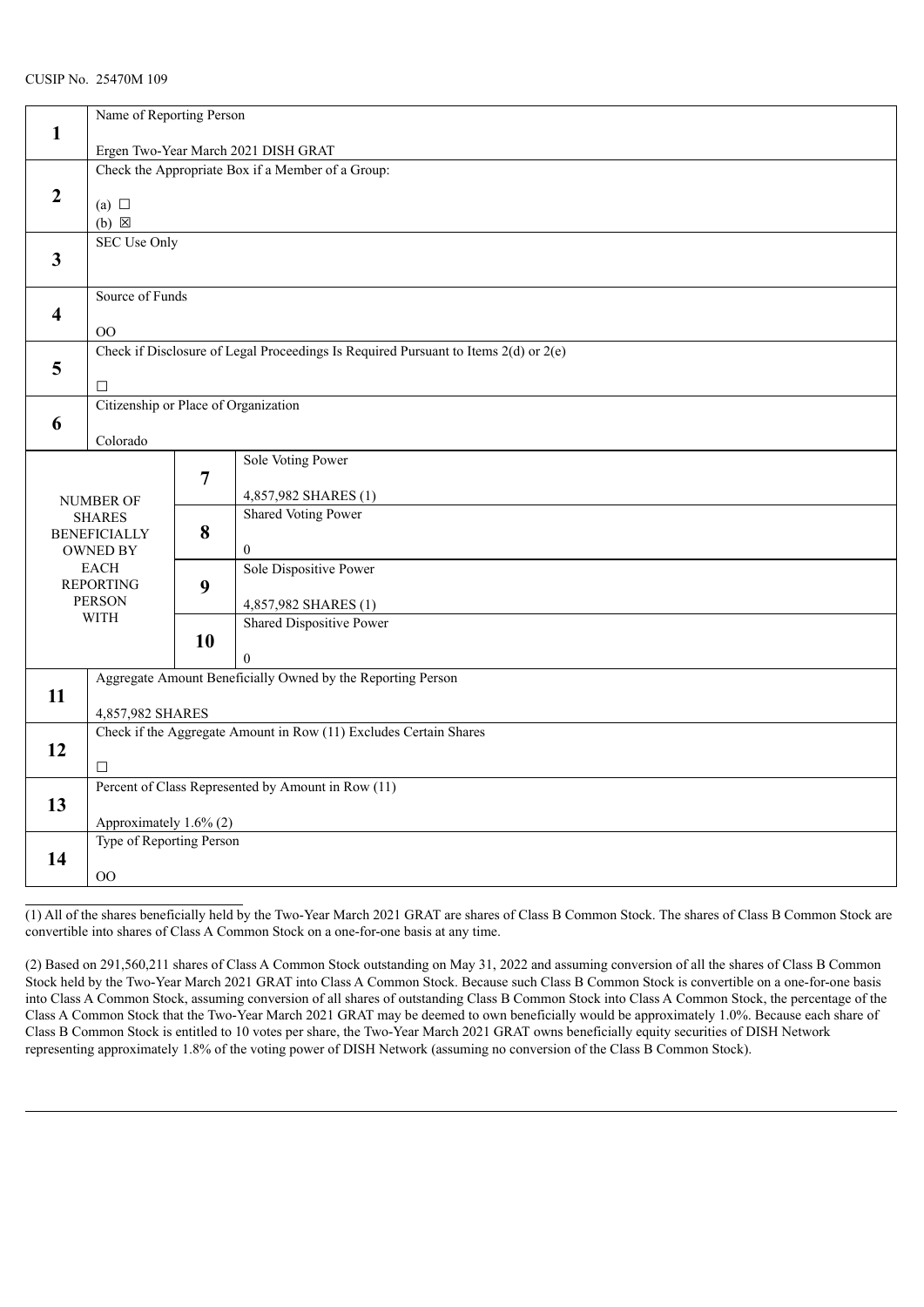| $\mathbf{1}$            | Name of Reporting Person               |                                                   |                                                                                         |  |  |  |
|-------------------------|----------------------------------------|---------------------------------------------------|-----------------------------------------------------------------------------------------|--|--|--|
|                         |                                        | Ergen Two-Year June 2021 DISH GRAT                |                                                                                         |  |  |  |
|                         |                                        | Check the Appropriate Box if a Member of a Group: |                                                                                         |  |  |  |
|                         |                                        |                                                   |                                                                                         |  |  |  |
| $\overline{2}$          | (a) $\Box$                             |                                                   |                                                                                         |  |  |  |
|                         | $(b) \boxtimes$                        |                                                   |                                                                                         |  |  |  |
|                         | <b>SEC Use Only</b>                    |                                                   |                                                                                         |  |  |  |
| $\overline{\mathbf{3}}$ |                                        |                                                   |                                                                                         |  |  |  |
|                         |                                        |                                                   |                                                                                         |  |  |  |
|                         | Source of Funds                        |                                                   |                                                                                         |  |  |  |
| 4                       |                                        |                                                   |                                                                                         |  |  |  |
|                         | 00                                     |                                                   | Check if Disclosure of Legal Proceedings Is Required Pursuant to Items $2(d)$ or $2(e)$ |  |  |  |
| 5                       |                                        |                                                   |                                                                                         |  |  |  |
|                         | $\Box$                                 |                                                   |                                                                                         |  |  |  |
|                         | Citizenship or Place of Organization   |                                                   |                                                                                         |  |  |  |
| 6                       |                                        |                                                   |                                                                                         |  |  |  |
|                         | Colorado                               |                                                   |                                                                                         |  |  |  |
|                         |                                        |                                                   | Sole Voting Power                                                                       |  |  |  |
|                         |                                        | 7                                                 |                                                                                         |  |  |  |
|                         | <b>NUMBER OF</b>                       |                                                   | 50,000,000 SHARES (1)                                                                   |  |  |  |
|                         | <b>SHARES</b>                          | 8                                                 | <b>Shared Voting Power</b>                                                              |  |  |  |
|                         | <b>BENEFICIALLY</b><br><b>OWNED BY</b> |                                                   | $\overline{0}$                                                                          |  |  |  |
|                         | <b>EACH</b>                            |                                                   | Sole Dispositive Power                                                                  |  |  |  |
|                         | <b>REPORTING</b>                       | 9                                                 |                                                                                         |  |  |  |
|                         | <b>PERSON</b>                          |                                                   | 50,000,000 SHARES (1)                                                                   |  |  |  |
|                         | <b>WITH</b>                            |                                                   | <b>Shared Dispositive Power</b>                                                         |  |  |  |
|                         |                                        | 10                                                |                                                                                         |  |  |  |
|                         |                                        |                                                   | $\Omega$                                                                                |  |  |  |
|                         |                                        |                                                   | Aggregate Amount Beneficially Owned by the Reporting Person                             |  |  |  |
| 11                      | 50,000,000 SHARES                      |                                                   |                                                                                         |  |  |  |
|                         |                                        |                                                   | Check if the Aggregate Amount in Row (11) Excludes Certain Shares                       |  |  |  |
| 12                      |                                        |                                                   |                                                                                         |  |  |  |
|                         | $\Box$                                 |                                                   |                                                                                         |  |  |  |
|                         |                                        |                                                   | Percent of Class Represented by Amount in Row (11)                                      |  |  |  |
| 13                      |                                        |                                                   |                                                                                         |  |  |  |
|                         | Approximately 14.6% (2)                |                                                   |                                                                                         |  |  |  |
|                         | Type of Reporting Person               |                                                   |                                                                                         |  |  |  |
| 14                      |                                        |                                                   |                                                                                         |  |  |  |
|                         | 00                                     |                                                   |                                                                                         |  |  |  |

(1) All of the shares beneficially held by the Two-Year June 2021 GRAT are shares of Class B Common Stock. The shares of Class B Common Stock are convertible into shares of Class A Common Stock on a one-for-one basis at any time.

(2) Based on 291,560,211 shares of Class A Common Stock outstanding on May 31, 2022 and assuming conversion of all the shares of Class B Common Stock held by the Two-Year June 2021 GRAT into Class A Common Stock. Because such Class B Common Stock is convertible on a one-for-one basis into Class A Common Stock, assuming conversion of all shares of outstanding Class B Common Stock into Class A Common Stock, the percentage of the Class A Common Stock that the Two-Year June 2021 GRAT may be deemed to own beneficially would be approximately 9.4%. Because each share of Class B Common Stock is entitled to 10 votes per share, the Two-Year June 2021 GRAT owns beneficially equity securities of DISH Network representing approximately 18.7% of the voting power of DISH Network (assuming no conversion of the Class B Common Stock).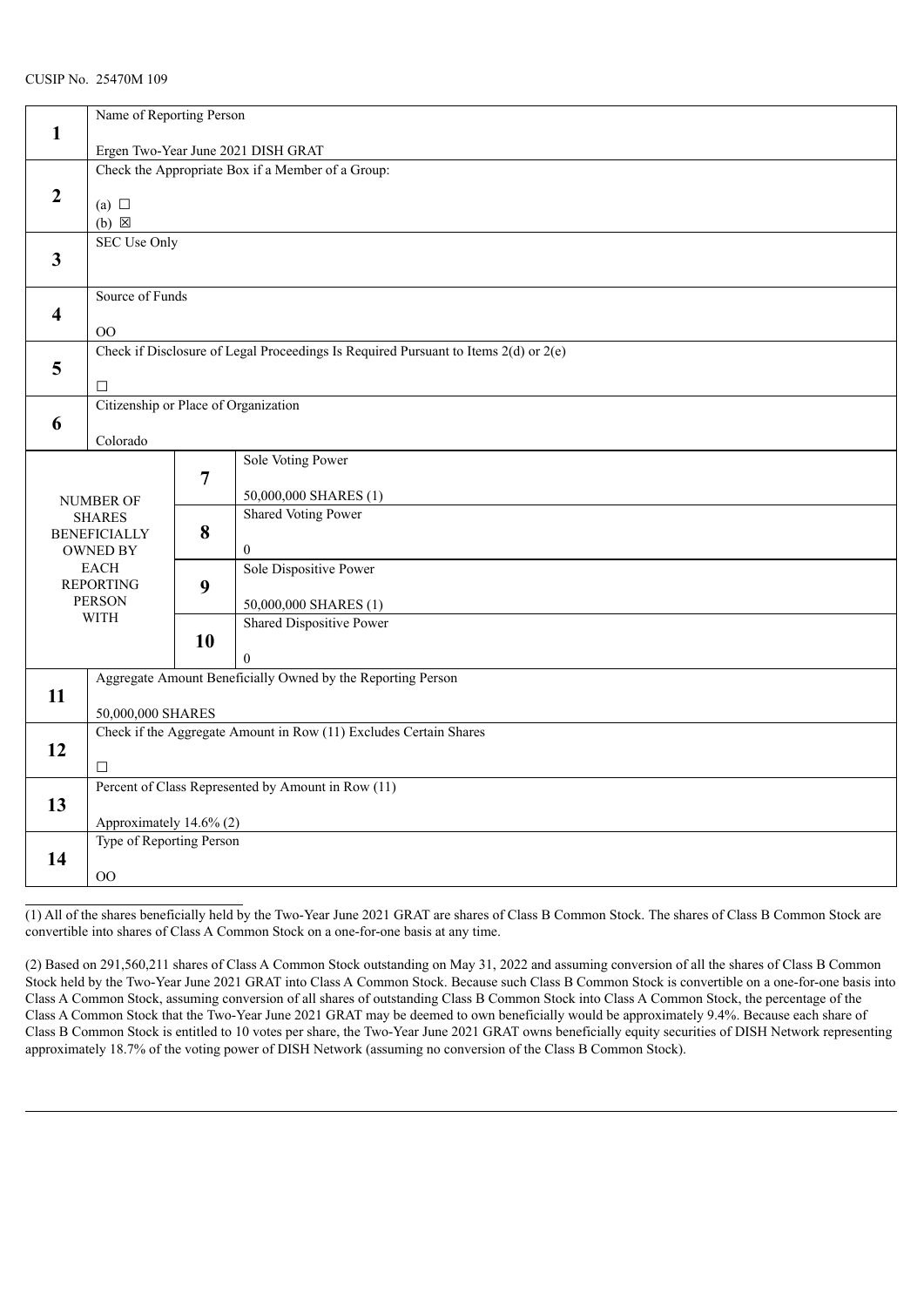| $\mathbf{1}$        | Name of Reporting Person                          |                |                                                                                         |  |  |  |
|---------------------|---------------------------------------------------|----------------|-----------------------------------------------------------------------------------------|--|--|--|
|                     | Ergen Two-Year December 2021 DISH GRAT            |                |                                                                                         |  |  |  |
|                     | Check the Appropriate Box if a Member of a Group: |                |                                                                                         |  |  |  |
|                     |                                                   |                |                                                                                         |  |  |  |
| $\boldsymbol{2}$    | (a) $\Box$                                        |                |                                                                                         |  |  |  |
|                     | $(b) \boxtimes$                                   |                |                                                                                         |  |  |  |
| <b>SEC Use Only</b> |                                                   |                |                                                                                         |  |  |  |
| 3                   |                                                   |                |                                                                                         |  |  |  |
|                     |                                                   |                |                                                                                         |  |  |  |
|                     | Source of Funds                                   |                |                                                                                         |  |  |  |
| 4                   | $00\,$                                            |                |                                                                                         |  |  |  |
|                     |                                                   |                | Check if Disclosure of Legal Proceedings Is Required Pursuant to Items $2(d)$ or $2(e)$ |  |  |  |
| 5                   |                                                   |                |                                                                                         |  |  |  |
|                     | $\Box$                                            |                |                                                                                         |  |  |  |
|                     | Citizenship or Place of Organization              |                |                                                                                         |  |  |  |
| 6                   |                                                   |                |                                                                                         |  |  |  |
|                     | Colorado                                          |                |                                                                                         |  |  |  |
|                     |                                                   |                | Sole Voting Power                                                                       |  |  |  |
|                     |                                                   | $\overline{7}$ |                                                                                         |  |  |  |
|                     | NUMBER OF                                         |                | 32,500,000 SHARES (1)<br><b>Shared Voting Power</b>                                     |  |  |  |
|                     | <b>SHARES</b><br><b>BENEFICIALLY</b>              | 8              |                                                                                         |  |  |  |
|                     | <b>OWNED BY</b>                                   |                | $\mathbf{0}$                                                                            |  |  |  |
|                     | <b>EACH</b>                                       |                | Sole Dispositive Power                                                                  |  |  |  |
|                     | <b>REPORTING</b>                                  | 9              |                                                                                         |  |  |  |
|                     | <b>PERSON</b>                                     |                | 32,500,000 SHARES (1)                                                                   |  |  |  |
|                     | <b>WITH</b>                                       |                | <b>Shared Dispositive Power</b>                                                         |  |  |  |
|                     |                                                   | 10             |                                                                                         |  |  |  |
|                     |                                                   |                | $\theta$                                                                                |  |  |  |
| 11                  |                                                   |                | Aggregate Amount Beneficially Owned by the Reporting Person                             |  |  |  |
|                     | 32,500,000 SHARES                                 |                |                                                                                         |  |  |  |
|                     |                                                   |                | Check if the Aggregate Amount in Row (11) Excludes Certain Shares                       |  |  |  |
| 12                  |                                                   |                |                                                                                         |  |  |  |
|                     | $\Box$                                            |                |                                                                                         |  |  |  |
|                     |                                                   |                | Percent of Class Represented by Amount in Row (11)                                      |  |  |  |
| 13                  | Approximately 10.0% (2)                           |                |                                                                                         |  |  |  |
|                     |                                                   |                |                                                                                         |  |  |  |
| 14                  | Type of Reporting Person                          |                |                                                                                         |  |  |  |
|                     | 00                                                |                |                                                                                         |  |  |  |
|                     |                                                   |                |                                                                                         |  |  |  |

(1) All of the shares beneficially held by the Two-Year December 2021 GRAT are shares of Class B Common Stock. The shares of Class B Common Stock are convertible into shares of Class A Common Stock on a one-for-one basis at any time.

(2) Based on 291,560,211 shares of Class A Common Stock outstanding on May 31, 2022 and assuming conversion of all the shares of Class B Common Stock held by the Two-Year December 2021 GRAT into Class A Common Stock. Because such Class B Common Stock is convertible on a one-for-one basis into Class A Common Stock, assuming conversion of all shares of outstanding Class B Common Stock into Class A Common Stock, the percentage of the Class A Common Stock that the Two-Year December 2021 GRAT may be deemed to own beneficially would be approximately 6.1%. Because each share of Class B Common Stock is entitled to 10 votes per share, the Two-Year December 2021 GRAT owns beneficially equity securities of DISH Network representing approximately 12.2% of the voting power of DISH Network (assuming no conversion of the Class B Common Stock).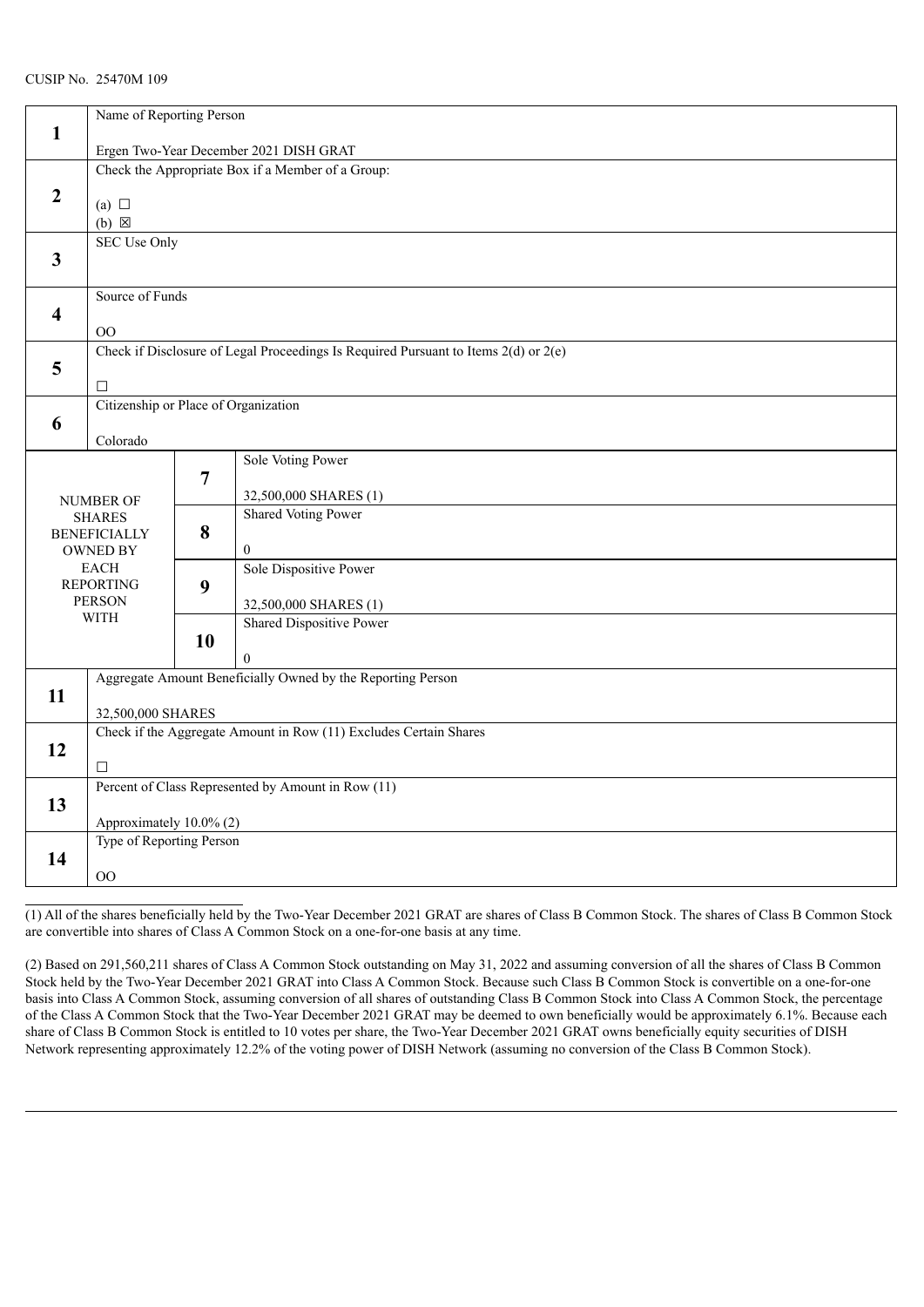|                         | Name of Reporting Person                          |                                   |                                                                                         |  |  |  |
|-------------------------|---------------------------------------------------|-----------------------------------|-----------------------------------------------------------------------------------------|--|--|--|
| $\mathbf{1}$            |                                                   |                                   |                                                                                         |  |  |  |
|                         |                                                   | Ergen Two-Year May 2022 DISH GRAT |                                                                                         |  |  |  |
|                         | Check the Appropriate Box if a Member of a Group: |                                   |                                                                                         |  |  |  |
|                         |                                                   |                                   |                                                                                         |  |  |  |
| $\overline{2}$          | (a) $\Box$                                        |                                   |                                                                                         |  |  |  |
|                         | $(b) \boxtimes$                                   |                                   |                                                                                         |  |  |  |
|                         | <b>SEC Use Only</b>                               |                                   |                                                                                         |  |  |  |
| $\overline{\mathbf{3}}$ |                                                   |                                   |                                                                                         |  |  |  |
|                         |                                                   |                                   |                                                                                         |  |  |  |
|                         | Source of Funds                                   |                                   |                                                                                         |  |  |  |
| 4                       |                                                   |                                   |                                                                                         |  |  |  |
|                         | $00\,$                                            |                                   | Check if Disclosure of Legal Proceedings Is Required Pursuant to Items $2(d)$ or $2(e)$ |  |  |  |
| 5                       |                                                   |                                   |                                                                                         |  |  |  |
|                         | $\Box$                                            |                                   |                                                                                         |  |  |  |
|                         | Citizenship or Place of Organization              |                                   |                                                                                         |  |  |  |
| 6                       |                                                   |                                   |                                                                                         |  |  |  |
|                         | Colorado                                          |                                   |                                                                                         |  |  |  |
|                         |                                                   |                                   | Sole Voting Power                                                                       |  |  |  |
|                         |                                                   | 7                                 |                                                                                         |  |  |  |
|                         | <b>NUMBER OF</b>                                  |                                   | 47,800,000 SHARES (1)                                                                   |  |  |  |
|                         | <b>SHARES</b>                                     |                                   | <b>Shared Voting Power</b>                                                              |  |  |  |
|                         | <b>BENEFICIALLY</b>                               | 8                                 |                                                                                         |  |  |  |
|                         | <b>OWNED BY</b><br><b>EACH</b>                    |                                   | $\boldsymbol{0}$<br>Sole Dispositive Power                                              |  |  |  |
|                         | <b>REPORTING</b>                                  | 9                                 |                                                                                         |  |  |  |
|                         | <b>PERSON</b>                                     |                                   | 47,800,000 SHARES (1)                                                                   |  |  |  |
|                         | <b>WITH</b>                                       |                                   | <b>Shared Dispositive Power</b>                                                         |  |  |  |
|                         |                                                   | 10                                |                                                                                         |  |  |  |
|                         |                                                   |                                   | $\overline{0}$                                                                          |  |  |  |
|                         |                                                   |                                   | Aggregate Amount Beneficially Owned by the Reporting Person                             |  |  |  |
| 11                      |                                                   |                                   |                                                                                         |  |  |  |
|                         | 47,800,000 SHARES                                 |                                   |                                                                                         |  |  |  |
|                         |                                                   |                                   | Check if the Aggregate Amount in Row (11) Excludes Certain Shares                       |  |  |  |
| 12                      | $\Box$                                            |                                   |                                                                                         |  |  |  |
|                         |                                                   |                                   | Percent of Class Represented by Amount in Row (11)                                      |  |  |  |
| 13                      |                                                   |                                   |                                                                                         |  |  |  |
|                         | Approximately 15.2% (2)                           |                                   |                                                                                         |  |  |  |
|                         | Type of Reporting Person                          |                                   |                                                                                         |  |  |  |
| 14                      |                                                   |                                   |                                                                                         |  |  |  |
|                         | 00                                                |                                   |                                                                                         |  |  |  |

(1) Includes 25,000,000 shares of Class A Common Stock and 22,800,000 shares of Class B Common Stock. The shares of Class B Common Stock are convertible into shares of Class A Common Stock on a one-for-one basis at any time.

(2) Based on 291,560,211 shares of Class A Common Stock outstanding on May 31, 2022 and assuming conversion of all the shares of Class B Common Stock held by the Two-Year May 2022 GRAT into Class A Common Stock. Because such Class B Common Stock is convertible on a one-for-one basis into Class A Common Stock, assuming conversion of all shares of outstanding Class B Common Stock into Class A Common Stock, the percentage of the Class A Common Stock that the Two-Year May 2022 GRAT may be deemed to own beneficially would be approximately 9.0%. Because each share of Class B Common Stock is entitled to 10 votes per share, the Two-Year May 2022 GRAT owns beneficially equity securities of DISH Network representing approximately 9.5% of the voting power of DISH Network (assuming no conversion of the Class B Common Stock).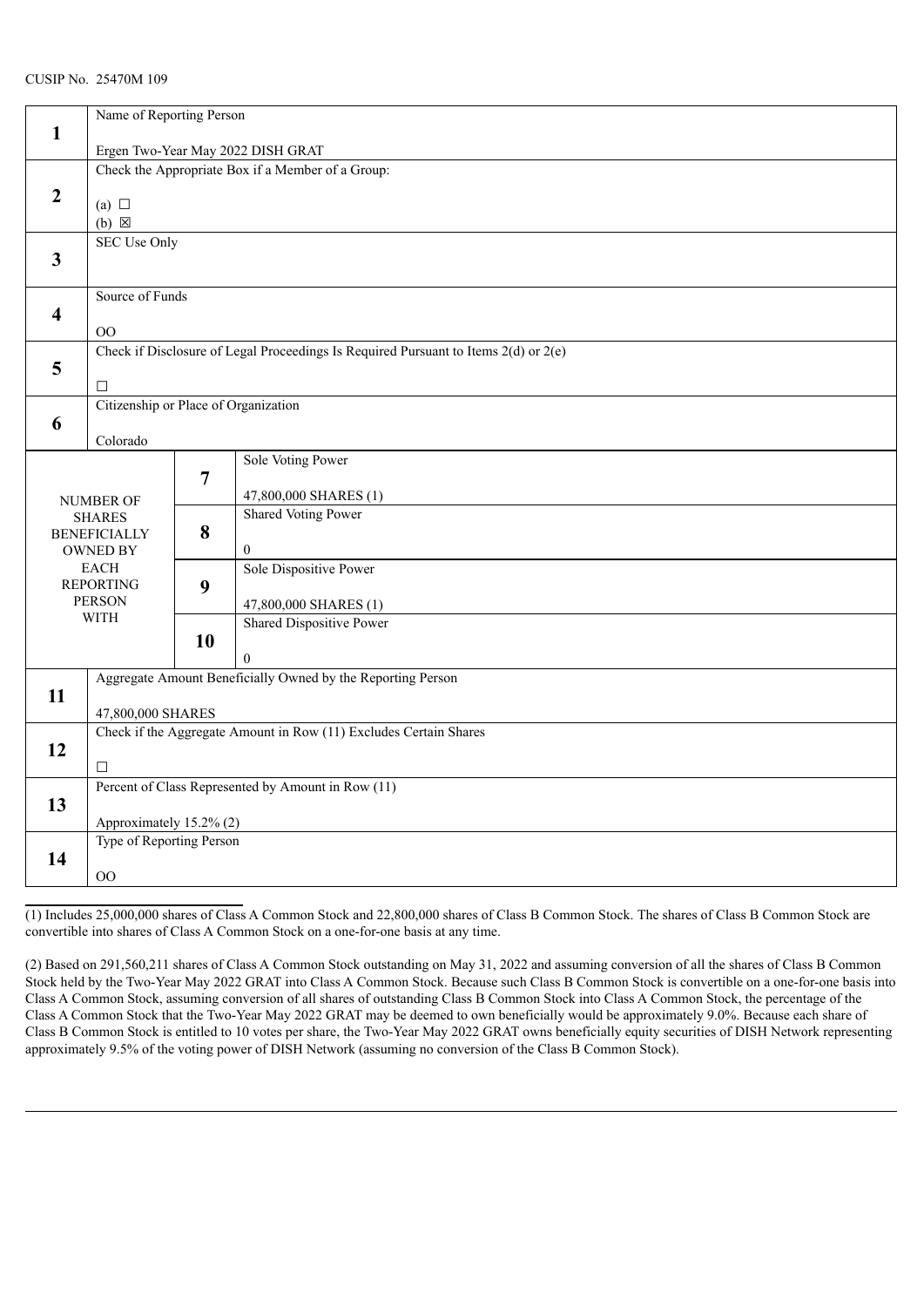|                         | Name of Reporting Person               |                                                   |                                                                                         |  |  |  |
|-------------------------|----------------------------------------|---------------------------------------------------|-----------------------------------------------------------------------------------------|--|--|--|
| $\mathbf{1}$            | Telluray Holdings, LLC                 |                                                   |                                                                                         |  |  |  |
|                         |                                        | Check the Appropriate Box if a Member of a Group: |                                                                                         |  |  |  |
|                         |                                        |                                                   |                                                                                         |  |  |  |
| $\overline{2}$          | (a) $\Box$                             |                                                   |                                                                                         |  |  |  |
|                         | $(b) \boxtimes$                        |                                                   |                                                                                         |  |  |  |
|                         | <b>SEC Use Only</b>                    |                                                   |                                                                                         |  |  |  |
| $\mathbf{3}$            |                                        |                                                   |                                                                                         |  |  |  |
|                         |                                        |                                                   |                                                                                         |  |  |  |
|                         | Source of Funds                        |                                                   |                                                                                         |  |  |  |
| $\overline{\mathbf{4}}$ |                                        |                                                   |                                                                                         |  |  |  |
|                         | OO                                     |                                                   | Check if Disclosure of Legal Proceedings Is Required Pursuant to Items $2(d)$ or $2(e)$ |  |  |  |
| 5                       |                                        |                                                   |                                                                                         |  |  |  |
|                         | $\Box$                                 |                                                   |                                                                                         |  |  |  |
|                         | Citizenship or Place of Organization   |                                                   |                                                                                         |  |  |  |
| 6                       |                                        |                                                   |                                                                                         |  |  |  |
|                         | Wyoming                                |                                                   |                                                                                         |  |  |  |
| Sole Voting Power       |                                        |                                                   |                                                                                         |  |  |  |
|                         |                                        | $\overline{7}$                                    |                                                                                         |  |  |  |
|                         | NUMBER OF                              |                                                   | 70,490,109 SHARES (1)                                                                   |  |  |  |
|                         | <b>SHARES</b>                          |                                                   | <b>Shared Voting Power</b>                                                              |  |  |  |
|                         | <b>BENEFICIALLY</b><br><b>OWNED BY</b> | 8                                                 | $\boldsymbol{0}$                                                                        |  |  |  |
|                         | <b>EACH</b>                            |                                                   | Sole Dispositive Power                                                                  |  |  |  |
|                         | <b>REPORTING</b>                       | 9                                                 |                                                                                         |  |  |  |
|                         | <b>PERSON</b>                          |                                                   | 70,490,109 SHARES (1)                                                                   |  |  |  |
|                         | <b>WITH</b>                            |                                                   | Shared Dispositive Power                                                                |  |  |  |
|                         |                                        | 10                                                |                                                                                         |  |  |  |
|                         |                                        |                                                   | $\theta$                                                                                |  |  |  |
|                         |                                        |                                                   | Aggregate Amount Beneficially Owned by the Reporting Person                             |  |  |  |
| 11                      |                                        |                                                   |                                                                                         |  |  |  |
|                         | 70,490,109 SHARES                      |                                                   |                                                                                         |  |  |  |
| 12                      |                                        |                                                   | Check if the Aggregate Amount in Row (11) Excludes Certain Shares                       |  |  |  |
|                         | $\Box$                                 |                                                   |                                                                                         |  |  |  |
|                         |                                        |                                                   | Percent of Class Represented by Amount in Row (11)                                      |  |  |  |
| 13                      |                                        |                                                   |                                                                                         |  |  |  |
|                         | Approximately 19.8% (2)                |                                                   |                                                                                         |  |  |  |
|                         | Type of Reporting Person               |                                                   |                                                                                         |  |  |  |
| 14                      |                                        |                                                   |                                                                                         |  |  |  |
|                         | $\overline{O}O$                        |                                                   |                                                                                         |  |  |  |

(1) Includes shares of Class A Common Stock and Class B Common Stock, of which Telluray Holdings is the beneficial owner. The shares of Class B Common Stock are convertible into shares of Class A Common Stock on a one-for-one basis at any time. Consists of: (i) 63,790,620 shares of Class B Common Stock; and (ii) 6,699,489 shares of Class A Common Stock, for which Mrs. Ergen has sole voting power as a manager of Telluray Holdings and for which Mr. Ergen and Mrs. Ergen share dispositive power as the managers of Telluray Holdings.

(2) Based on 291,560,211 shares of Class A Common Stock outstanding on May 31, 2022 and assuming conversion of all the shares of Class B Common Stock held by Telluray Holdings into Class A Common Stock. Because such Class B Common Stock is convertible on a one-for-one basis into Class A Common Stock, assuming conversion of all shares of outstanding Class B Common Stock into Class A Common Stock, the percentage of the Class A Common Stock that Telluray Holdings may be deemed to own beneficially would be approximately 13.3%. Because each share of Class B Common Stock is entitled to 10 votes per share, Telluray Holdings owns beneficially equity securities of DISH Network representing approximately 24.1% of the voting power of DISH Network (assuming no conversion of the Class B Common Stock).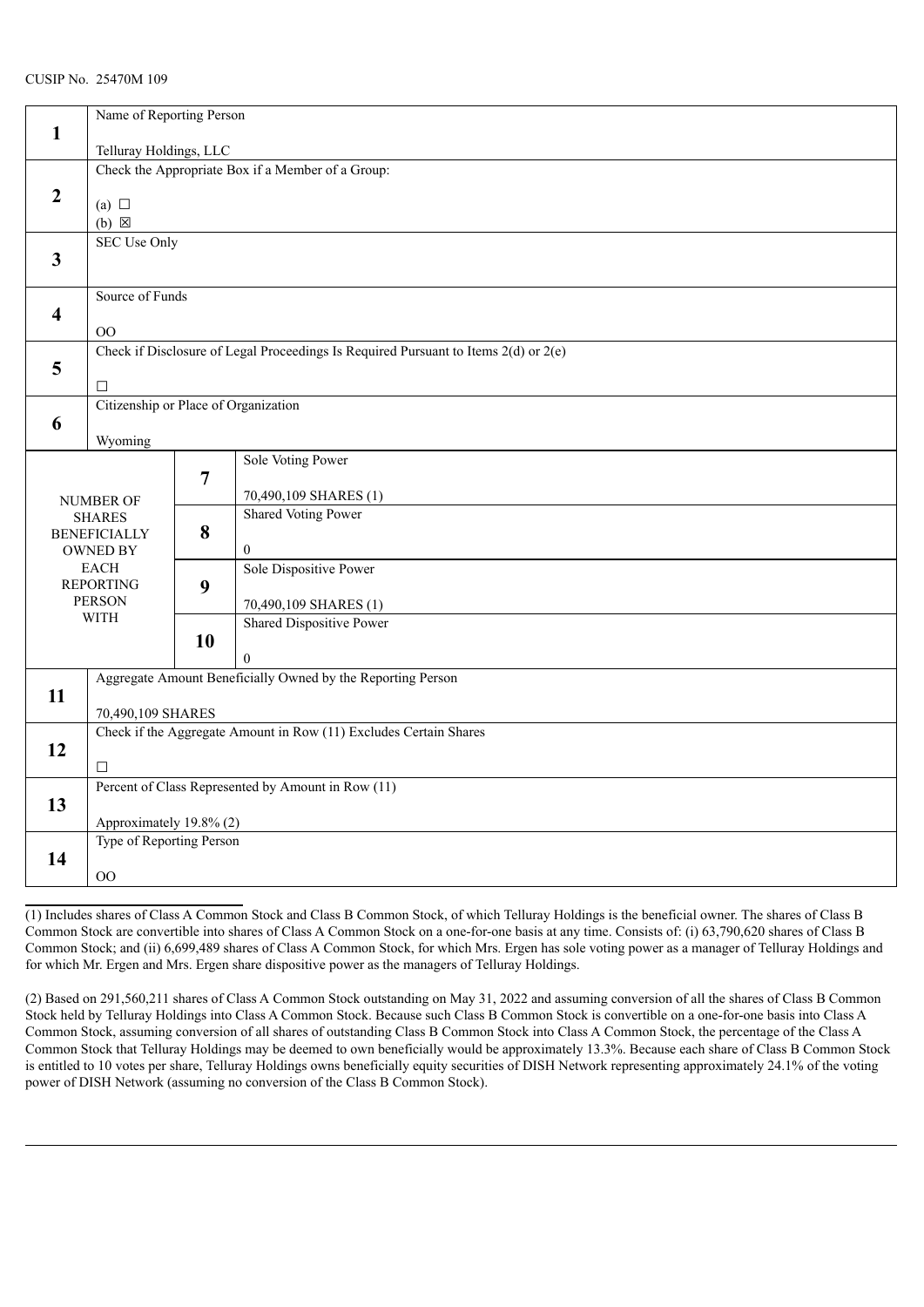#### **Item 2. Identity and Background.**

Item 2 is amended and restated as follows:

This statement is being filed jointly by: (a) Charles W. Ergen; (b) Cantey M. Ergen; (c) the Ergen Two-Year June 2020 DISH GRAT (the "Two-Year June 2020 GRAT"); (d) the Two-Year December 2020 GRAT; (e) the Two-Year March 2021 GRAT; (f) the Two-Year June 2021 GRAT; (g) the Two-Year December 2021 GRAT; (h) the Two-Year May 2022 GRAT; and (i) Telluray Holdings, who are together referred to as the "Reporting Persons." This Schedule 13D relates solely to, and is being filed for, shares held by Mr. and Mrs. Ergen, the Two-Year June 2020 GRAT, the Two-Year December 2020 GRAT, the Two-Year March 2021 GRAT, the Two-Year June 2021 GRAT, the Two-Year December 2021 GRAT, the Two-Year May 2022 GRAT and Telluray Holdings.

## (A) Charles W. Ergen

Mr. Ergen's principal occupation is Chairman of DISH Network and Chairman of EchoStar Corporation ("EchoStar"), and his principal address is 9601 S. Meridian Blvd., Englewood, Colorado 80112. Mr. Ergen has not, during the last five years: (i) been convicted in a criminal proceeding (excluding traffic violations or similar misdemeanors); or (ii) been a party to a civil proceeding of a judicial or administrative body of competent jurisdiction and, as a result of such proceeding, been subject to a judgment, decree or final order enjoining future violations of, or prohibiting or mandating activity subject to, federal or state securities laws or finding any violation with respect to such laws. Mr. Ergen is a citizen of the United States.

#### (B) Cantey M. Ergen

Mrs. Ergen is a Senior Advisor and member of the Board of Directors of DISH Network and her principal address is 9601 S. Meridian Blvd., Englewood, Colorado 80112. Mrs. Ergen has not, during the last five years: (i) been convicted in a criminal proceeding (excluding traffic violations or similar misdemeanors); or (ii) been a party to a civil proceeding of a judicial or administrative body of competent jurisdiction and, as a result of such proceeding, been subject to a judgment, decree or final order enjoining future violations of, or prohibiting or mandating activity subject to, federal or state securities laws or finding any violation with respect to such laws. Mrs. Ergen is a citizen of the United States.

#### (C) Two-Year June 2020 GRAT

The Two-Year June 2020 GRAT was formed under the laws of the State of Colorado and its principal business is to hold a portion of the assets and estate of Mr. Ergen. Its address is c/o Cantey M. Ergen, as Trustee, at 9601 S. Meridian Blvd., Englewood, Colorado 80112. The Two-Year June 2020 GRAT has not, during the last five years: (i) been convicted in a criminal proceeding (excluding traffic violations or similar misdemeanors); or (ii) been a party to a civil proceeding of a judicial or administrative body of competent jurisdiction and, as a result of such proceeding, been subject to a judgment, decree or final order enjoining future violations of, or prohibiting or mandating activity subject to, federal or state securities laws or finding any violation with respect to such laws.

#### (D) Two-Year December 2020 GRAT

The Two-Year December 2020 GRAT was formed under the laws of the State of Colorado and its principal business is to hold a portion of the assets and estate of Mr. Ergen. Its address is c/o Cantey M. Ergen, as Trustee, at 9601 S. Meridian Blvd., Englewood, Colorado 80112. The Two-Year December 2020 GRAT has not, during the last five years: (i) been convicted in a criminal proceeding (excluding traffic violations or similar misdemeanors); or (ii) been a party to a civil proceeding of a judicial or administrative body of competent jurisdiction and, as a result of such proceeding, been subject to a judgment, decree or final order enjoining future violations of, or prohibiting or mandating activity subject to, federal or state securities laws or finding any violation with respect to such laws. As trustee of the Two-Year December 2020 GRAT, Mrs. Ergen is vested with sole voting and dispositive power over the 24,298,841 shares of Class B Common Stock held by the Two-Year December 2020 GRAT, except as set forth in Item 6.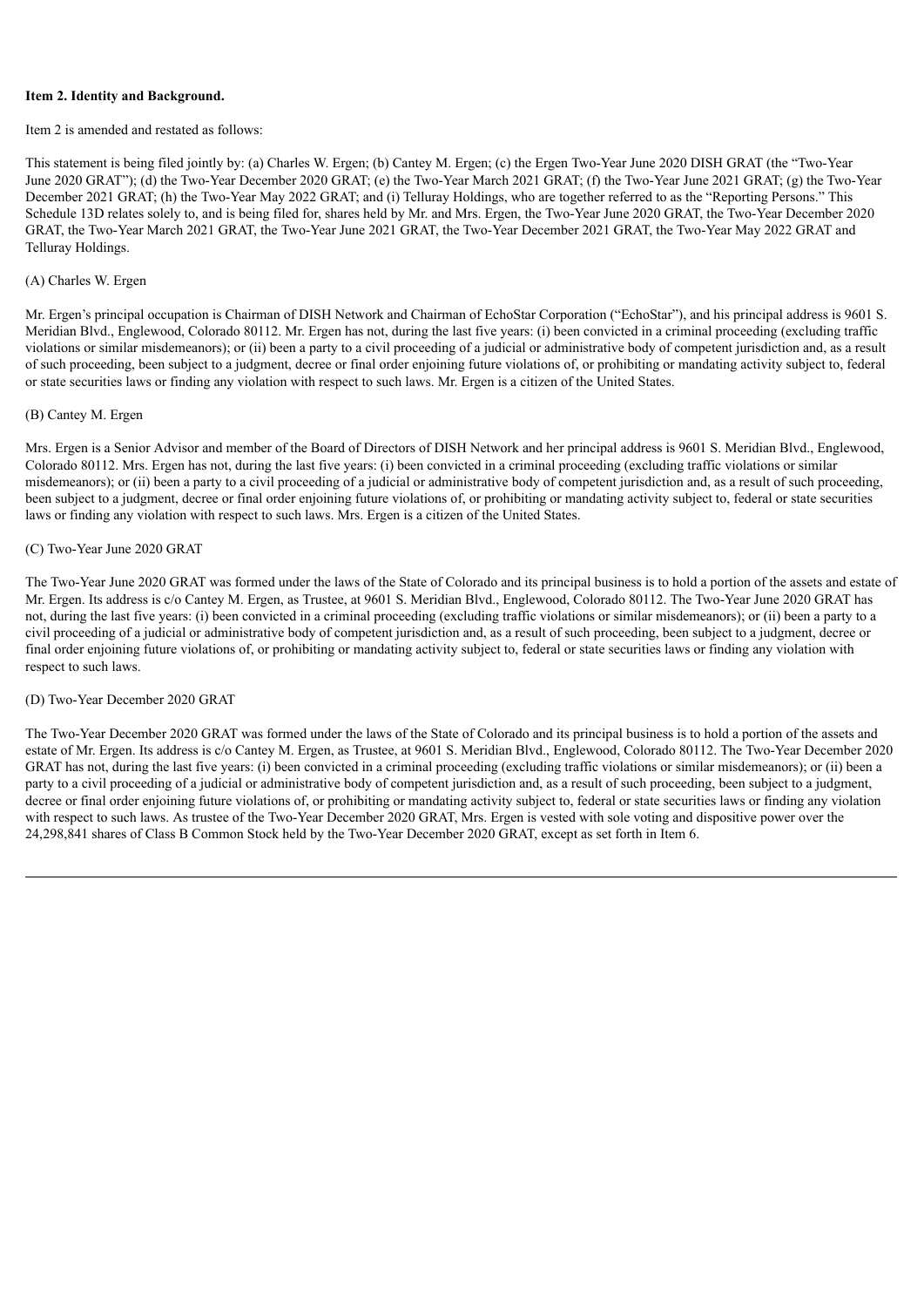#### (E) Two-Year March 2021 GRAT

The Two-Year March 2021 GRAT was formed under the laws of the State of Colorado and its principal business is to hold a portion of the assets and estate of Mr. Ergen. Its address is c/o Cantey M. Ergen, as Trustee, at 9601 S. Meridian Blvd., Englewood, Colorado 80112. The Two-Year March 2021 GRAT has not, during the last five years: (i) been convicted in a criminal proceeding (excluding traffic violations or similar misdemeanors); or (ii) been a party to a civil proceeding of a judicial or administrative body of competent jurisdiction and, as a result of such proceeding, been subject to a judgment, decree or final order enjoining future violations of, or prohibiting or mandating activity subject to, federal or state securities laws or finding any violation with respect to such laws. As trustee of the Two-Year March 2021 GRAT, Mrs. Ergen is vested with sole voting and dispositive power over the 4,857,982 shares of Class B Common Stock held by the Two-Year March 2021 GRAT, except as set forth in Item 6.

#### (F) Two-Year June 2021 GRAT

The Two-Year June 2021 GRAT was formed under the laws of the State of Colorado and its principal business is to hold a portion of the assets and estate of Mr. Ergen. Its address is c/o Cantey M. Ergen, as Trustee, at 9601 S. Meridian Blvd., Englewood, Colorado 80112. The Two-Year June 2021 GRAT has not, during the last five years: (i) been convicted in a criminal proceeding (excluding traffic violations or similar misdemeanors); or (ii) been a party to a civil proceeding of a judicial or administrative body of competent jurisdiction and, as a result of such proceeding, been subject to a judgment, decree or final order enjoining future violations of, or prohibiting or mandating activity subject to, federal or state securities laws or finding any violation with respect to such laws. As trustee of the Two-Year June 2021 GRAT, Mrs. Ergen is vested with sole voting and dispositive power over the 50,000,000 shares of Class B Common Stock held by the Two-Year June 2021 GRAT, except as set forth in Item 6.

#### (G) Two-Year December 2021 GRAT

The Two-Year December 2021 GRAT was formed under the laws of the State of Colorado and its principal business is to hold a portion of the assets and estate of Mr. Ergen. Its address is c/o Cantey M. Ergen, as Trustee, at 9601 S. Meridian Blvd., Englewood, Colorado 80112. The Two-Year December 2021 GRAT has not, during the last five years: (i) been convicted in a criminal proceeding (excluding traffic violations or similar misdemeanors); or (ii) been a party to a civil proceeding of a judicial or administrative body of competent jurisdiction and, as a result of such proceeding, been subject to a judgment, decree or final order enjoining future violations of, or prohibiting or mandating activity subject to, federal or state securities laws or finding any violation with respect to such laws. As trustee of the Two-Year December 2021 GRAT, Mrs. Ergen is vested with sole voting and dispositive power over the 32,500,000 shares of Class B Common Stock held by the Two-Year December 2021 GRAT, except as set forth in Item 6.

#### (H) Two-Year May 2022 GRAT

The Two-Year May 2022 GRAT was formed under the laws of the State of Colorado and its principal business is to hold a portion of the assets and estate of Mr. Ergen. Its address is c/o Cantey M. Ergen, as Trustee, at 9601 S. Meridian Blvd., Englewood, Colorado 80112. The Two-Year May 2022 GRAT has not, during the last five years: (i) been convicted in a criminal proceeding (excluding traffic violations or similar misdemeanors); or (ii) been a party to a civil proceeding of a judicial or administrative body of competent jurisdiction and, as a result of such proceeding, been subject to a judgment, decree or final order enjoining future violations of, or prohibiting or mandating activity subject to, federal or state securities laws or finding any violation with respect to such laws. As trustee of the Two-Year May 2022 GRAT, Mrs. Ergen is vested with sole voting and dispositive power over the 25,000,000 shares of Class A Common Stock and 22,800,000 shares of Class B Common Stock held by the Two-Year May 2022 GRAT, except as set forth in Item 6.

#### (I) Telluray Holdings

Telluray Holdings is a limited liability company organized under the laws of the State of Wyoming and its principal business is to hold a portion of the assets and estate of Mr. Ergen and to hold certain assets of certain trusts established for the benefit of his family. Its address is 1623 Central Avenue, Suite 214, Cheyenne, Wyoming 82001. Telluray Holdings has not, during the last five years: (i) been convicted in a criminal proceeding (excluding traffic violations or similar misdemeanors); or (ii) been a party to a civil proceeding of a judicial or administrative body of competent jurisdiction and, as a result of such proceeding, been subject to a judgment, decree or final order enjoining future violations of, or prohibiting or mandating activity subject to, federal or state securities laws or finding any violation with respect to such laws.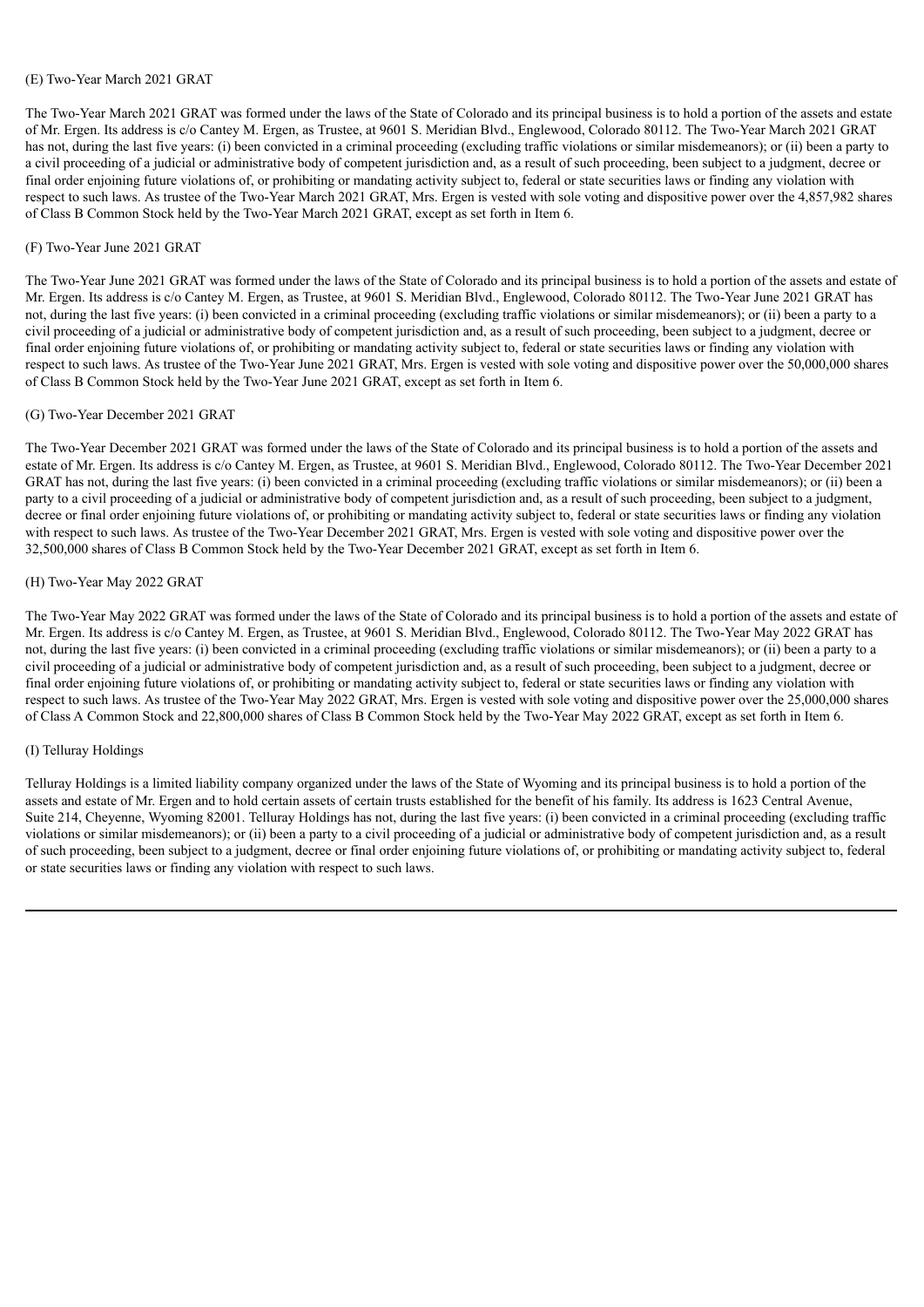Mr. Ergen and certain trusts established for the benefit of his family are the members of Telluray Holdings. Mr. Ergen and Mrs. Ergen are the managers of Telluray Holdings. As a manager of Telluray Holdings, Mrs. Ergen has sole voting power over the 6,699,489 shares of Class A Common Stock and 63,790,620 shares of Class B Common Stock held by Telluray Holdings. As managers of Telluray Holdings, Mr. Ergen and Mrs. Ergen share dispositive power over the shares of Class A Common Stock and shares of Class B Common Stock held by Telluray Holdings.

#### **Item 4. Purpose of Transaction.**

Item 4 is hereby amended and supplemented as follows:

During the second quarter of each year, Mr. Ergen receives an annuity amount from the Two-Year June 2020 GRAT, assuming that the Two-Year June 2020 GRAT has not expired. The number of shares of Class B Common Stock to be distributed as an annuity payment is based in part on the price of the Class A Common Stock on the distribution date and therefore cannot be calculated until the date of distribution. In addition to shares of Class B Common Stock, the annuity payments (and their associated timing) may include, and be based upon, amounts generated from the holdings of the Two-Year June 2020 GRAT including, among other things, stock recapitalizations or dividends paid or payable with respect to the shares of Class B Common Stock held by the Two-Year June 2020 GRAT. On June 2, 2022, the Two-Year June 2020 GRAT distributed all 40,138,818 shares of Class B Common Stock held by the Two-Year June 2020 GRAT to Mr. Ergen as an annuity payment, and the Two-Year June 2020 GRAT expired in accordance with its terms.

#### **Item 5. Interest in Securities of the Issuer.**

Item 5 is hereby amended and supplemented as follows:

(a) This filing is for the cumulative share holdings of an affiliated group as of June 2, 2022. See Items 11 and 13 of the cover pages to this Amendment No. 60 for the aggregate number of shares of Class A Common Stock and percentage of Class A Common Stock beneficially owned by each of the Reporting Persons. The Reporting Persons' beneficial ownership of shares of Class A Common Stock excludes 677,965 shares of Class A Common Stock held by certain trusts established by Mr. Ergen for the benefit of his family. Mr. Ergen and Mrs. Ergen disclaim beneficial ownership of the 63,790,620 shares of Class B Common Stock and the 6,699,489 shares of Class A Common Stock held by Telluray Holdings, except to the extent of their pecuniary interest.

(b) See Items 7 through 10 of the cover pages to this Amendment No. 60 for the number of shares of Class A Common Stock beneficially owned by each of the Reporting Persons as to which there is sole power to vote or to direct the vote, shared power to vote or to direct the vote and sole or shared power to dispose or to direct the disposition.

(c) The Reporting Persons have not effected any transactions in the Class A Common Stock of DISH Network in the last sixty days other than: (i) as described herein; or (ii) as reflected in Amendment No. 59 to this Schedule 13D.

#### (d) Not applicable.

(e) On June 2, 2022, the Two-Year June 2020 GRAT distributed all 40,138,818 shares of Class B Common Stock held by the Two-Year June 2020 GRAT to Mr. Ergen as an annuity payment, and the Two-Year June 2020 GRAT expired in accordance with its terms.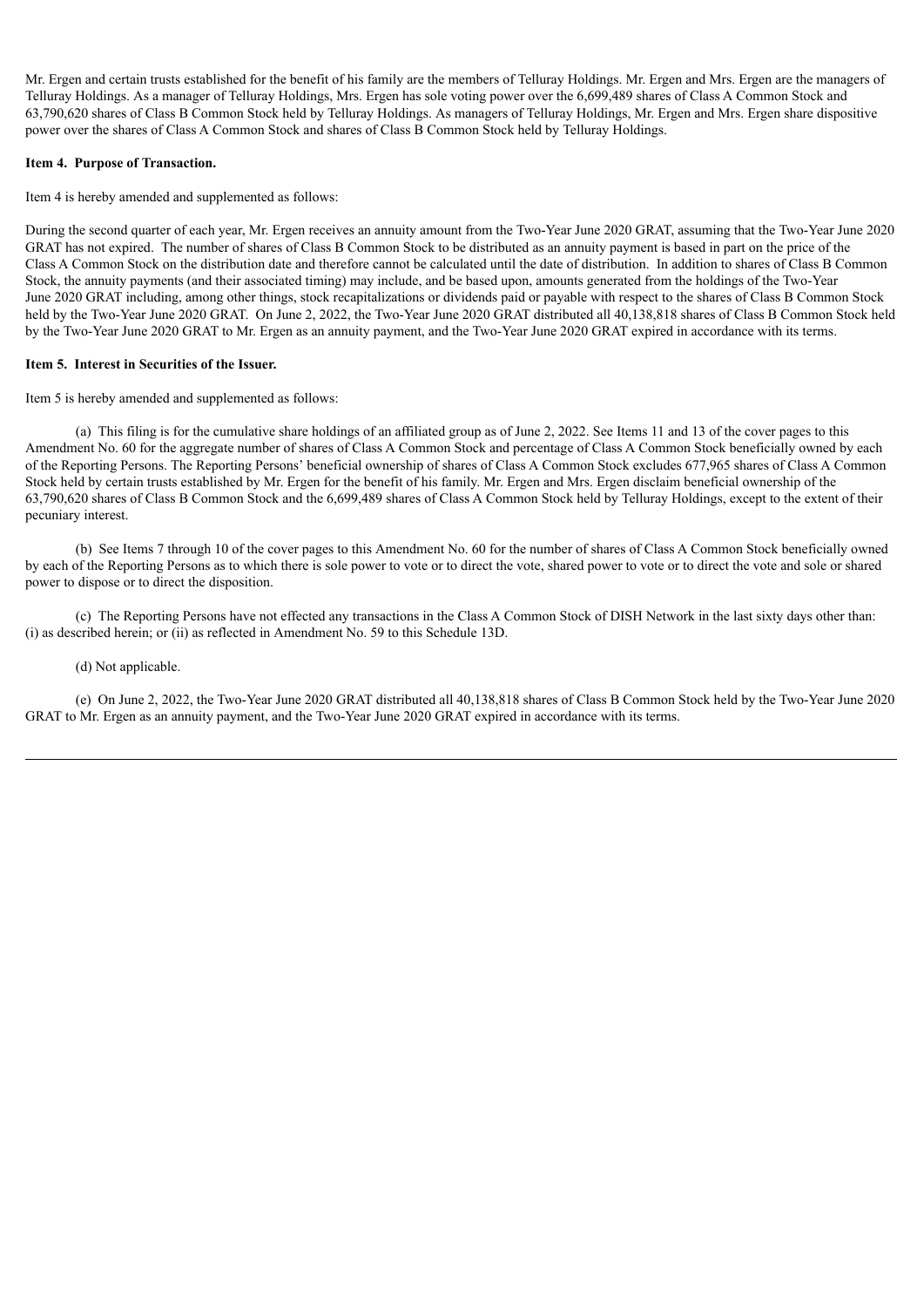#### **Item 6. Contracts, Arrangements, Understandings or Relationships With Respect to Securities of the Issuer.**

Item 6 is hereby amended and supplemented as follows:

Except as disclosed below and elsewhere in this Schedule 13D, none of the Reporting Persons is party to any contracts, arrangements, understandings or relationships, including, but not limited to, transfer or voting of any of the securities of DISH Network, finder's fees, joint ventures, loan or option arrangements, puts or calls, guarantees of profits, division of profits or loss, or the giving or withholding of proxies nor are any of the securities pledged or otherwise subject to a contingency the occurrence of which would give another person voting power or investment power over such securities.

The trust agreements for the Two-Year December 2020 GRAT, the Two-Year March 2021 GRAT, the Two-Year June 2021 GRAT, the Two-Year December 2021 GRAT and the Two-Year May 2022 GRAT contain an irrevocable provision that provides that the trustee will not dispose of any shares of DISH Network held by the Two-Year December 2020 GRAT, the Two-Year March 2021 GRAT, the Two-Year June 2021 GRAT, the Two-Year December 2021 GRAT or the Two-Year May 2022 GRAT unless a Change of Control Event occurs. If a Change of Control Event occurs, the trustee of the Two-Year December 2020 GRAT, the Two-Year March 2021 GRAT, the Two-Year June 2021 GRAT, the Two-Year December 2021 GRAT and the Two-Year May 2022 GRAT will have sole discretion with respect to the disposition of any shares of DISH Network held by the Two-Year December 2020 GRAT, the Two-Year March 2021 GRAT, the Two-Year June 2021 GRAT. the Two-Year December 2021 GRAT and the Two-Year May 2022 GRAT, respectively.

A "Change of Control Event" will occur if: (i) as the result of a transaction or a series of transactions any person other than Charles W. Ergen (or a Related Party) individually owns more than fifty percent (50%) of the total Equity Interests of either: (A) DISH Network; or (B) the surviving entity in any such transaction(s) or a controlling affiliate of such surviving entity in such transaction(s); and (ii) a majority of the members of the Board of Directors of DISH Network are no longer Continuing Directors; and (iii) as the result of a transaction or a series of transactions any person other than Charles W. Ergen (or a Related Party) individually owns more than fifty percent  $(50\%)$  of the total voting power of either: (A) DISH Network; or (B) the surviving entity in any such transaction(s) or a controlling affiliate of such surviving entity in such transaction(s); and (iv) Charles W. Ergen sells Equity Interests of DISH Network such that he owns beneficially less than 50% of the total Equity Interests that he owned beneficially immediately following the grant of shares to the Two-Year December 2020 GRAT, the Two-Year March 2021 GRAT, the Two-Year June 2021 GRAT, the Two-Year December 2021 GRAT or the Two-Year May 2022 GRAT, as applicable.

For purposes of the definition of "Change of Control Event":

"Continuing Director" means, as of any date of determination, any member of the Board of Directors of DISH Network who: (a) was a member of such Board of Directors on the date on which the applicable grantor retained annuity trust was established; or (b) was nominated for election or elected to such Board of Directors either (x) with the affirmative vote of a majority of the Continuing Directors who were members of such Board of Directors at the time of such nomination or election or (y) by Charles W. Ergen and his Related Parties.

"Equity Interest" means any capital stock of DISH Network and all warrants, options or other rights to acquire capital stock of DISH Network (but excluding any debt security that is convertible into, or exchangeable for, capital stock of DISH Network).

"Related Party" means, (a) Charles W. Ergen's spouse and each of his immediate family members; (b) each trust, corporation, partnership or other entity of which Charles W. Ergen beneficially holds an eighty percent (80%) or more controlling interest or that was created for estate planning purposes including without limitation the grantor retained annuity trusts; and (c) the personal representatives, administrators, executor, guardians, or any person(s) or entit(ies) to which Charles W. Ergen's shares of DISH Network are transferred as a result of a transfer by will or the applicable laws of descent and distribution.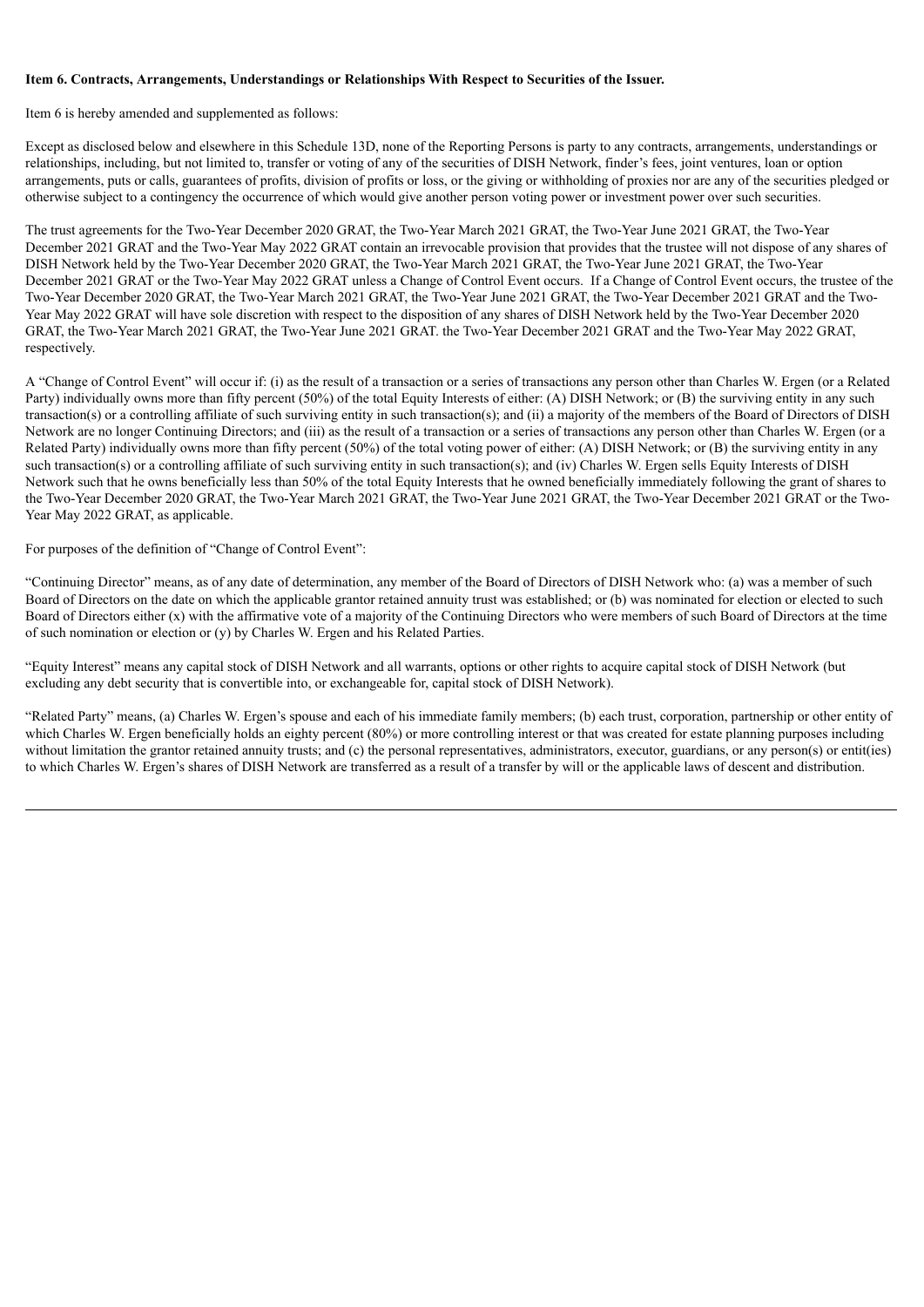#### **Item 7. Material to be Filed as Exhibits.**

Item 7 is hereby amended and supplemented as follows:

Exhibit A: Agreement of Joint Filing.

Exhibit B: Power of Attorney of Charles W. Ergen (incorporated by reference from Exhibit B to the reporting person's Schedule 13D dated November 30, 2020 and filed with the Securities and Exchange Commission on December 1, 2020).

Exhibit C: Power of Attorney of Cantey M. Ergen (incorporated by reference from Exhibit C to the reporting person's Schedule 13D dated November 30, 2020 and filed with the Securities and Exchange Commission on December 1, 2020).

Exhibit D: Power of Attorney of Two-Year June 2020 DISH GRAT (incorporated by reference from Exhibit I to the reporting person's Schedule 13D dated November 30, 2020 and filed with the Securities and Exchange Commission on December 1, 2020).

Exhibit E: Power of Attorney of Telluray Holdings, LLC (incorporated by reference from Exhibit J to the reporting person's Schedule 13D dated November 30, 2020 and filed with the Securities and Exchange Commission on December 1, 2020).

Exhibit F: Power of Attorney of Two-Year December 2020 DISH GRAT (incorporated by reference from Exhibit J to the reporting person's Schedule 13D dated December 22, 2020 and filed with the Securities and Exchange Commission on December 23, 2020).

Exhibit G: Power of Attorney of Two-Year March 2021 DISH GRAT (incorporated by reference from Exhibit K to the reporting person's Schedule 13D dated March 30, 2021 and filed with the Securities and Exchange Commission on March 31, 2021).

Exhibit H: Power of Attorney of Two-Year June 2021 DISH GRAT (incorporated by reference from Exhibit J to the reporting person's Schedule 13D dated June 3, 2021 and filed with the Securities and Exchange Commission on June 4, 2021).

Exhibit I: Power of Attorney of Two-Year December 2021 DISH GRAT (incorporated by reference from Exhibit K to the reporting person's Schedule 13D dated December 3, 2021 and filed with the Securities and Exchange Commission on December 6, 2021).

Exhibit J: Power of Attorney of Two-Year May 2022 DISH GRAT (incorporated by reference from Exhibit J to the reporting person's Schedule 13D dated May 12, 2022 and filed with the Securities and Exchange Commission on May 13, 2022).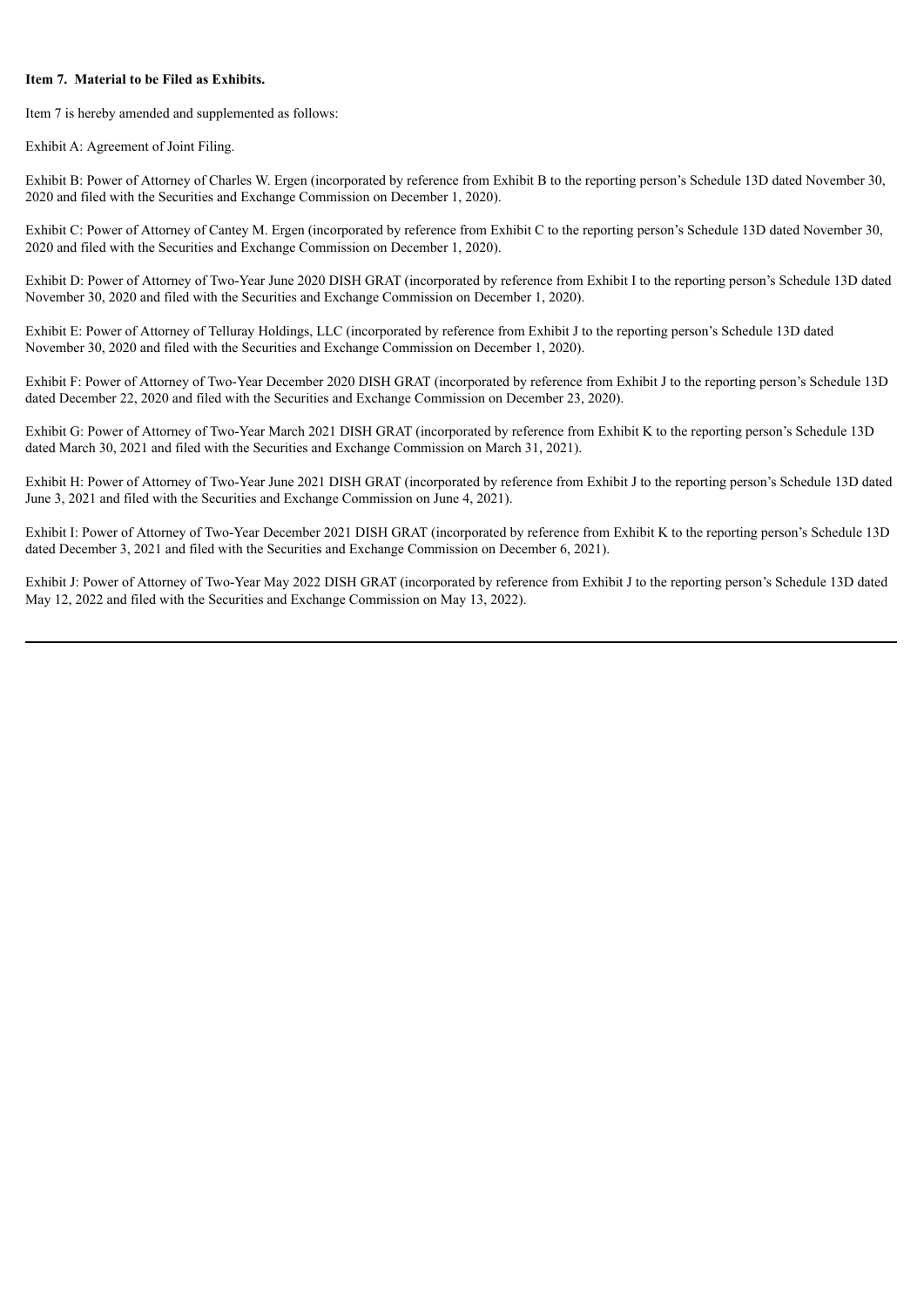## **SIGNATURE**

After reasonable inquiry and to the best of my knowledge and belief, I certify that the information set forth in this statement is true, complete and correct.

|                     | <b>CHARLES W. ERGEN</b>                                                              |
|---------------------|--------------------------------------------------------------------------------------|
|                     |                                                                                      |
|                     | /s/ Robert J. Hooke                                                                  |
| Dated: June 3, 2022 | Charles W. Ergen by Robert J. Hooke, attorney-in-fact                                |
|                     |                                                                                      |
|                     | <b>CANTEY M. ERGEN</b>                                                               |
|                     |                                                                                      |
|                     | /s/ Robert J. Hooke                                                                  |
| Dated: June 3, 2022 | Cantey M. Ergen, by Robert J. Hooke, attorney-in-fact                                |
|                     |                                                                                      |
|                     | <b>ERGEN TWO-YEAR JUNE 2020 DISH GRAT</b>                                            |
|                     |                                                                                      |
|                     | /s/ Robert J. Hooke                                                                  |
| Dated: June 3, 2022 | Cantey M. Ergen, Trustee by Robert J. Hooke, attorney-in-fact                        |
|                     |                                                                                      |
|                     | <b>ERGEN TWO-YEAR DECEMBER 2020 DISH GRAT</b>                                        |
|                     |                                                                                      |
|                     |                                                                                      |
|                     | /s/ Robert J. Hooke                                                                  |
| Dated: June 3, 2022 | Cantey M. Ergen, Trustee by Robert J. Hooke, attorney-in-fact                        |
|                     |                                                                                      |
|                     | <b>ERGEN TWO-YEAR MARCH 2021 DISH GRAT</b>                                           |
|                     |                                                                                      |
|                     | /s/ Robert J. Hooke                                                                  |
| Dated: June 3, 2022 | Cantey M. Ergen, Trustee by Robert J. Hooke, attorney-in-fact                        |
|                     |                                                                                      |
|                     | <b>ERGEN TWO-YEAR JUNE 2021 DISH GRAT</b>                                            |
|                     |                                                                                      |
|                     |                                                                                      |
| Dated: June 3, 2022 | /s/ Robert J. Hooke<br>Cantey M. Ergen, Trustee by Robert J. Hooke, attorney-in-fact |
|                     |                                                                                      |
|                     |                                                                                      |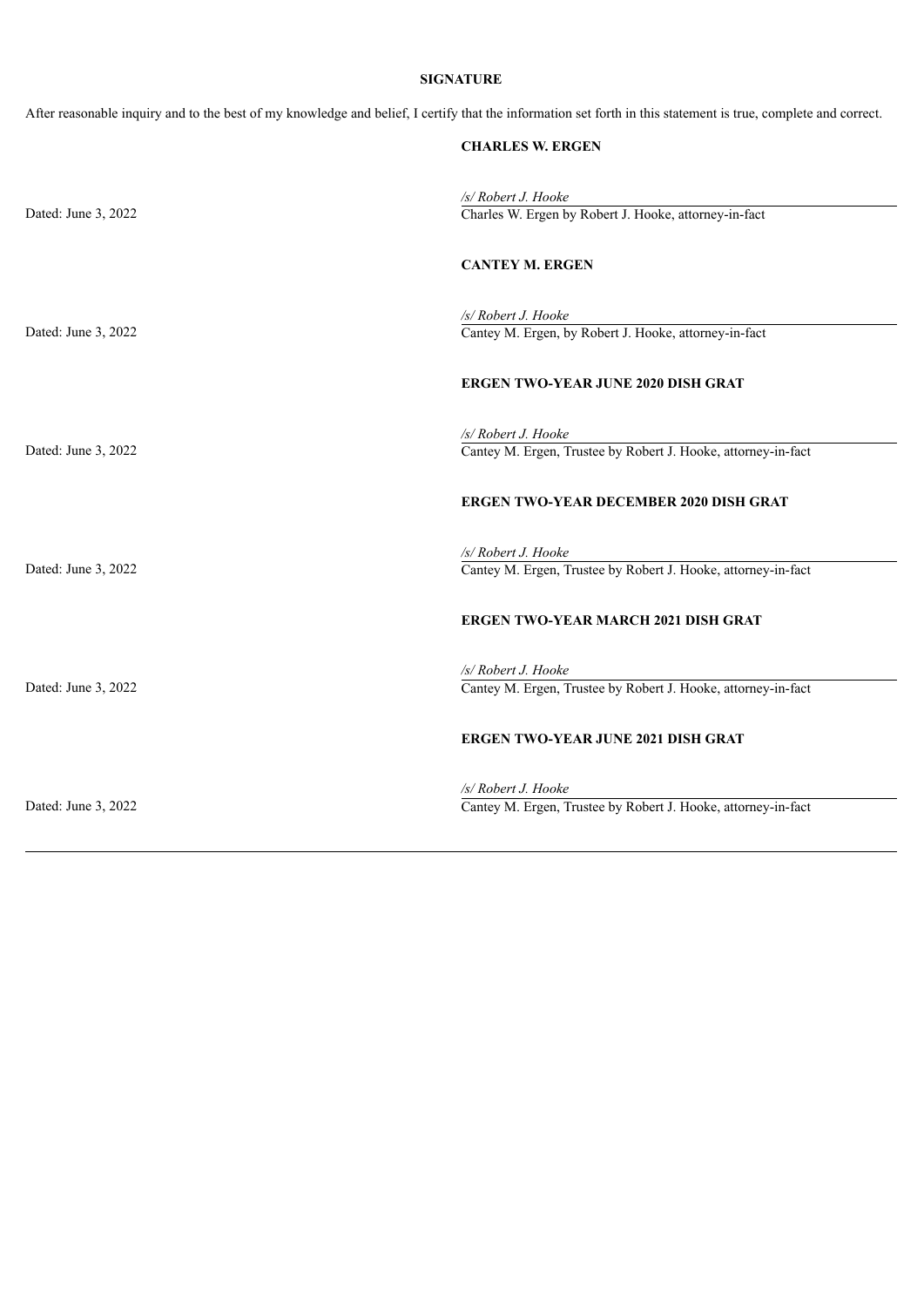## **ERGEN TWO-YEAR DECEMBER 2021 DISH GRAT**

*/s/ Robert J. Hooke* Dated: June 3, 2022 Cantey M. Ergen, Trustee by Robert J. Hooke, attorney-in-fact **ERGEN TWO-YEAR MAY 2022 DISH GRAT** */s/ Robert J. Hooke* Dated: June 3, 2022 Cantey M. Ergen, Trustee by Robert J. Hooke, attorney-in-fact **TELLURAY HOLDINGS, LLC** */s/ Robert J. Hooke* Dated: June 3, 2022 Cantey M. Ergen, Manager by Robert J. Hooke, attorney-in-fact **Attention: Intentional misstatements or omissions of fact constitutes Federal criminal violations (See 18 U.S.C. 1001)**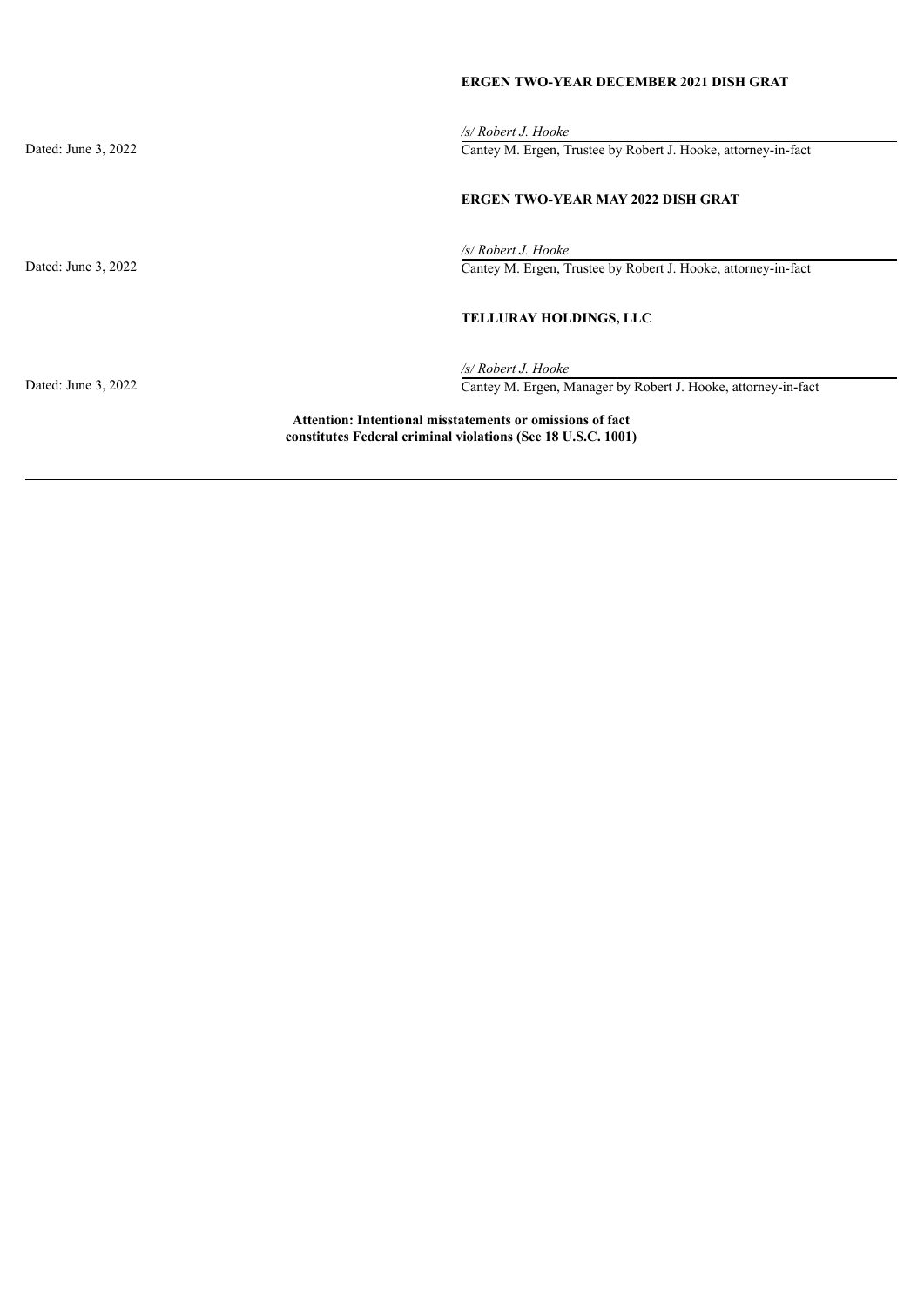#### **EXHIBIT INDEX**

Exhibit A: Agreement of Joint Filing.

Exhibit B: Power of Attorney of Charles W. Ergen (incorporated by reference from Exhibit B to the reporting person's Schedule 13D dated November 30, 2020 and filed with the Securities and Exchange Commission on December 1, 2020).

Exhibit C: Power of Attorney of Cantey M. Ergen (incorporated by reference from Exhibit C to the reporting person's Schedule 13D dated November 30, 2020 and filed with the Securities and Exchange Commission on December 1, 2020).

Exhibit D: Power of Attorney of Two-Year June 2020 DISH GRAT (incorporated by reference from Exhibit I to the reporting person's Schedule 13D dated November 30, 2020 and filed with the Securities and Exchange Commission on December 1, 2020).

Exhibit E: Power of Attorney of Telluray Holdings, LLC (incorporated by reference from Exhibit J to the reporting person's Schedule 13D dated November 30, 2020 and filed with the Securities and Exchange Commission on December 1, 2020).

Exhibit F: Power of Attorney of Two-Year December 2020 DISH GRAT (incorporated by reference from Exhibit J to the reporting person's Schedule 13D dated December 22, 2020 and filed with the Securities and Exchange Commission on December 23, 2020).

Exhibit G: Power of Attorney of Two-Year March 2021 DISH GRAT (incorporated by reference from Exhibit K to the reporting person's Schedule 13D dated March 30, 2021 and filed with the Securities and Exchange Commission on March 31, 2021).

Exhibit H: Power of Attorney of Two-Year June 2021 DISH GRAT (incorporated by reference from Exhibit J to the reporting person's Schedule 13D dated June 3, 2021 and filed with the Securities and Exchange Commission on June 4, 2021).

Exhibit I: Power of Attorney of Two-Year December 2021 DISH GRAT (incorporated by reference from Exhibit K to the reporting person's Schedule 13D dated December 3, 2021 and filed with the Securities and Exchange Commission on December 6, 2021).

Exhibit J: Power of Attorney of Two-Year May 2022 DISH GRAT (incorporated by reference from Exhibit J to the reporting person's Schedule 13D dated May 12, 2022 and filed with the Securities and Exchange Commission on May 13, 2022).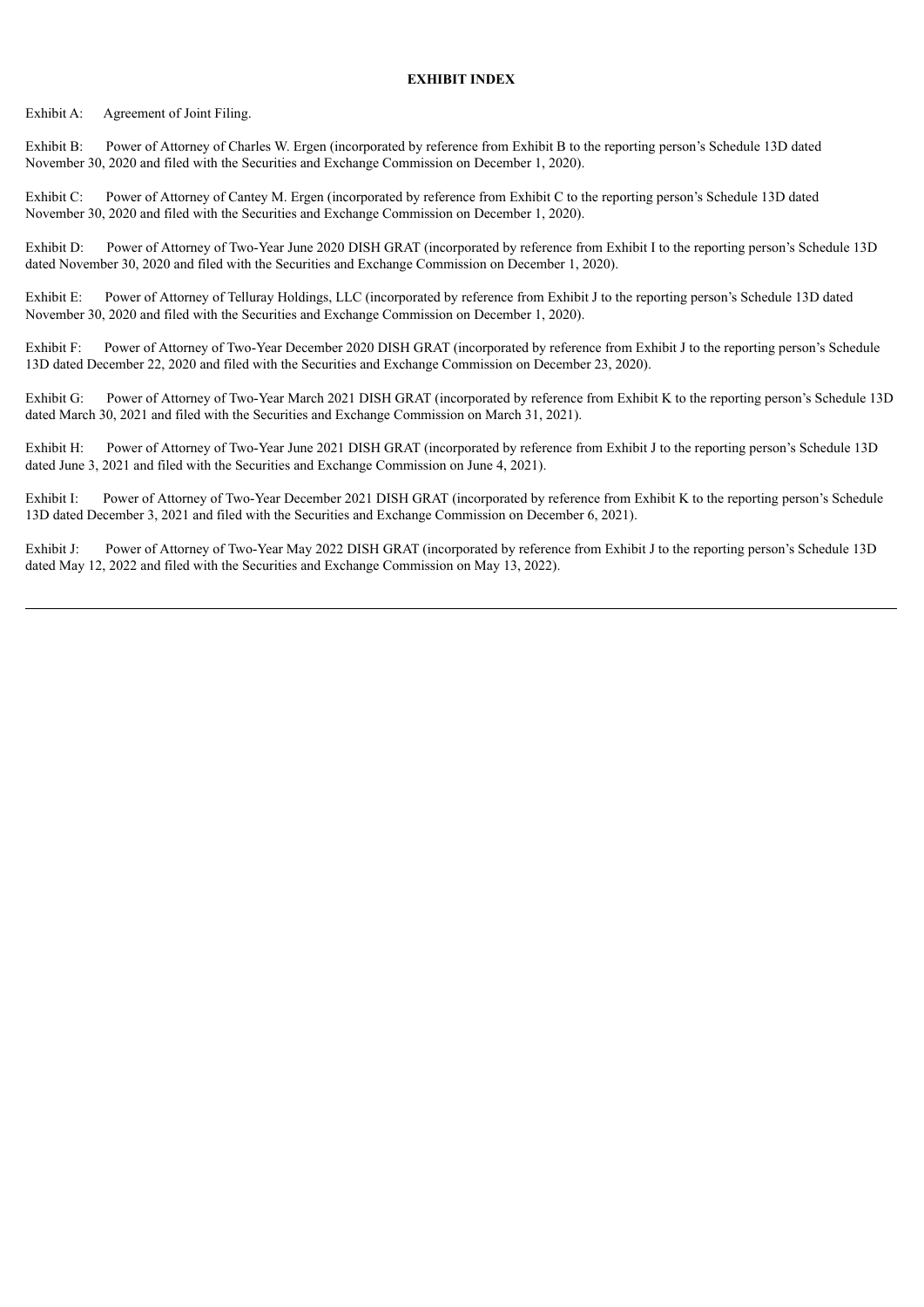### **EXHIBIT A**

#### **Agreement of Joint Filing**

Pursuant to Rule 13d-1(k)(l)(iii) of Regulation 13D-G of the General Rules and Regulations of the Securities and Exchange Commission under the Securities Exchange Act of 1934, as amended, the undersigned agree that the statement on Schedule 13D/A to which this Exhibit is attached is filed on behalf of each of them in the capacities set forth below.

## **CHARLES W. ERGEN**

|                     | /s/ Robert J. Hooke                                                                  |
|---------------------|--------------------------------------------------------------------------------------|
| Dated: June 3, 2022 | Charles W. Ergen by Robert J. Hooke, attorney-in-fact                                |
|                     | <b>CANTEY M. ERGEN</b>                                                               |
| Dated: June 3, 2022 | /s/ Robert J. Hooke<br>Cantey M. Ergen by Robert J. Hooke, attorney-in-fact          |
|                     | <b>ERGEN TWO-YEAR JUNE 2020 DISH GRAT</b>                                            |
| Dated: June 3, 2022 | /s/ Robert J. Hooke<br>Cantey M. Ergen, Trustee by Robert J. Hooke, attorney-in-fact |
|                     | <b>ERGEN TWO-YEAR DECEMBER 2020 DISH GRAT</b>                                        |
| Dated: June 3, 2022 | /s/ Robert J. Hooke<br>Cantey M. Ergen, Trustee by Robert J. Hooke, attorney-in-fact |
|                     | <b>ERGEN TWO-YEAR MARCH 2021 DISH GRAT</b>                                           |
| Dated: June 3, 2022 | /s/ Robert J. Hooke<br>Cantey M. Ergen, Trustee by Robert J. Hooke, attorney-in-fact |
|                     | <b>ERGEN TWO-YEAR JUNE 2021 DISH GRAT</b>                                            |
| Dated: June 3, 2022 | /s/ Robert J. Hooke<br>Cantey M. Ergen, Trustee by Robert J. Hooke, attorney-in-fact |